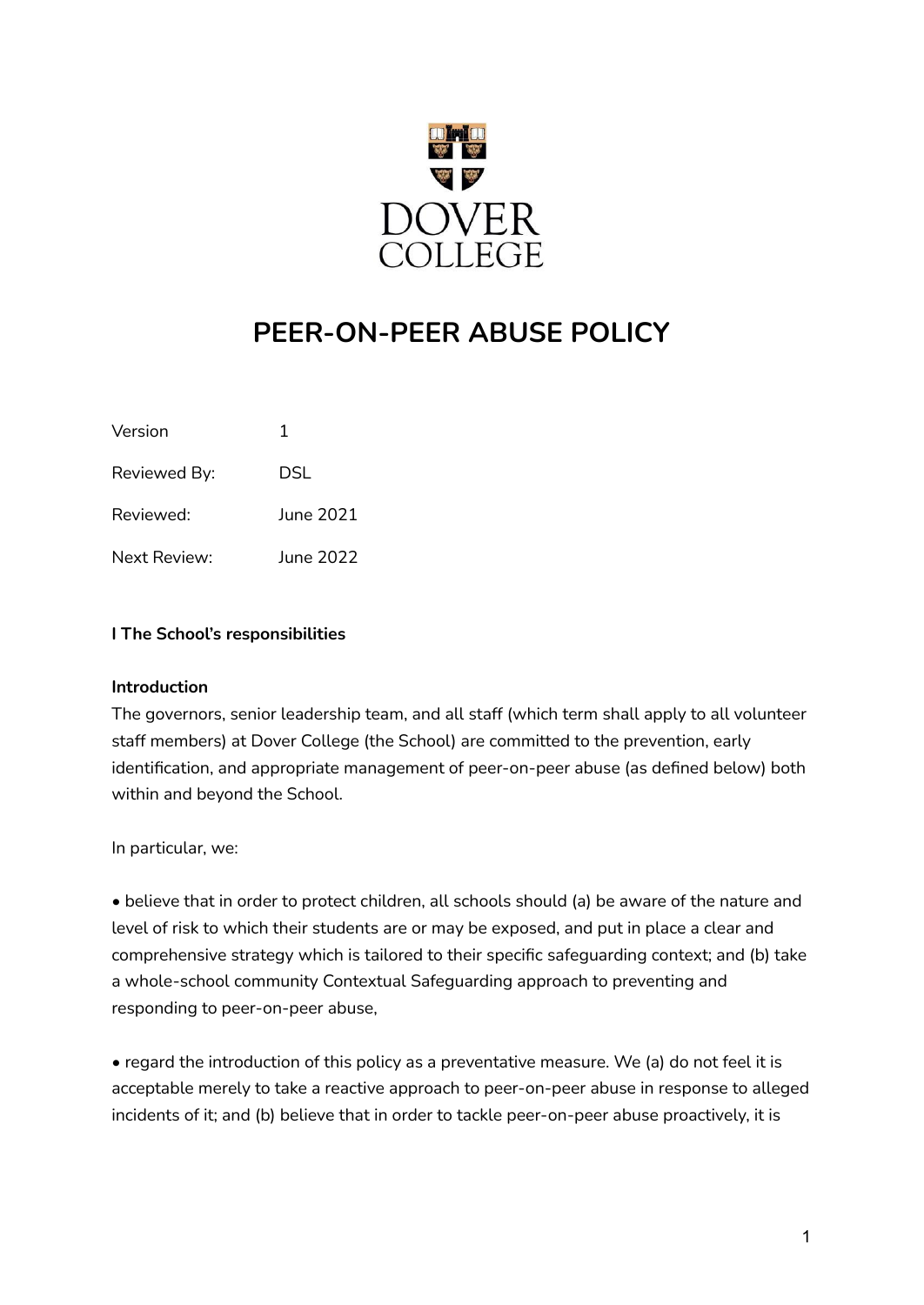necessary to focus on all four of the following areas: (i) systems and structures; (ii) prevention; (iii) identification; and (iv) response/intervention, $^{\rm 1}$ 

• recognise national and increasing concern about this issue, and wish to implement this policy in order to mitigate harmful attitudes and peer-on-peer abuse in the school setting, and

• encourage parents to hold us to account on this issue, so that if their child is feeling unsafe as a result of the behaviour of any of their peers, they should inform the School so that it can ensure that appropriate and prompt action is taken in response.

## **This policy**

This policy:

• is the School's overarching policy for any issue that could constitute peer-on-peer abuse. It relates to, and should be read alongside, the School's Safeguarding and Child Protection Policy and any other relevant policies including, but not limited to, bullying (including cyber-bullying), youth involved sexual imagery, online safety, IT Acceptable Use and behaviour,

• sets out our strategy for improving prevention, and identifying and appropriately managing peer-on-peer abuse. It is the product of a Harmful Sexual Behaviour audit – which has involved students, staff and the safeguarding team,

• applies to **all staff**

It is reviewed annually, and updated in the interim, as may be required, to ensure that it continually addresses the risks to which students are or may be exposed and is informed by, an assessment of the impact and effectiveness of this policy over the previous year,

• recognises that abuse is abuse, and should never be passed off as 'banter', 'just having a laugh', or 'part of growing up',

• is compliant with the statutory guidance on peer-on-peer abuse as set out in Keeping Children Safe in Education (September 2020),

<sup>1</sup> Contextual Safeguarding Network, Beyond referrals: levers for addressing harmful sexual behaviour in schools, 2018:

https://contextualsafeguarding.org.uk/publications/beyond-referrals-levers-for-addressing-harmfulsexu al-behaviour-in-schools. These resources are only accessible to members of the Conventional Safeguarding Network, which is free to join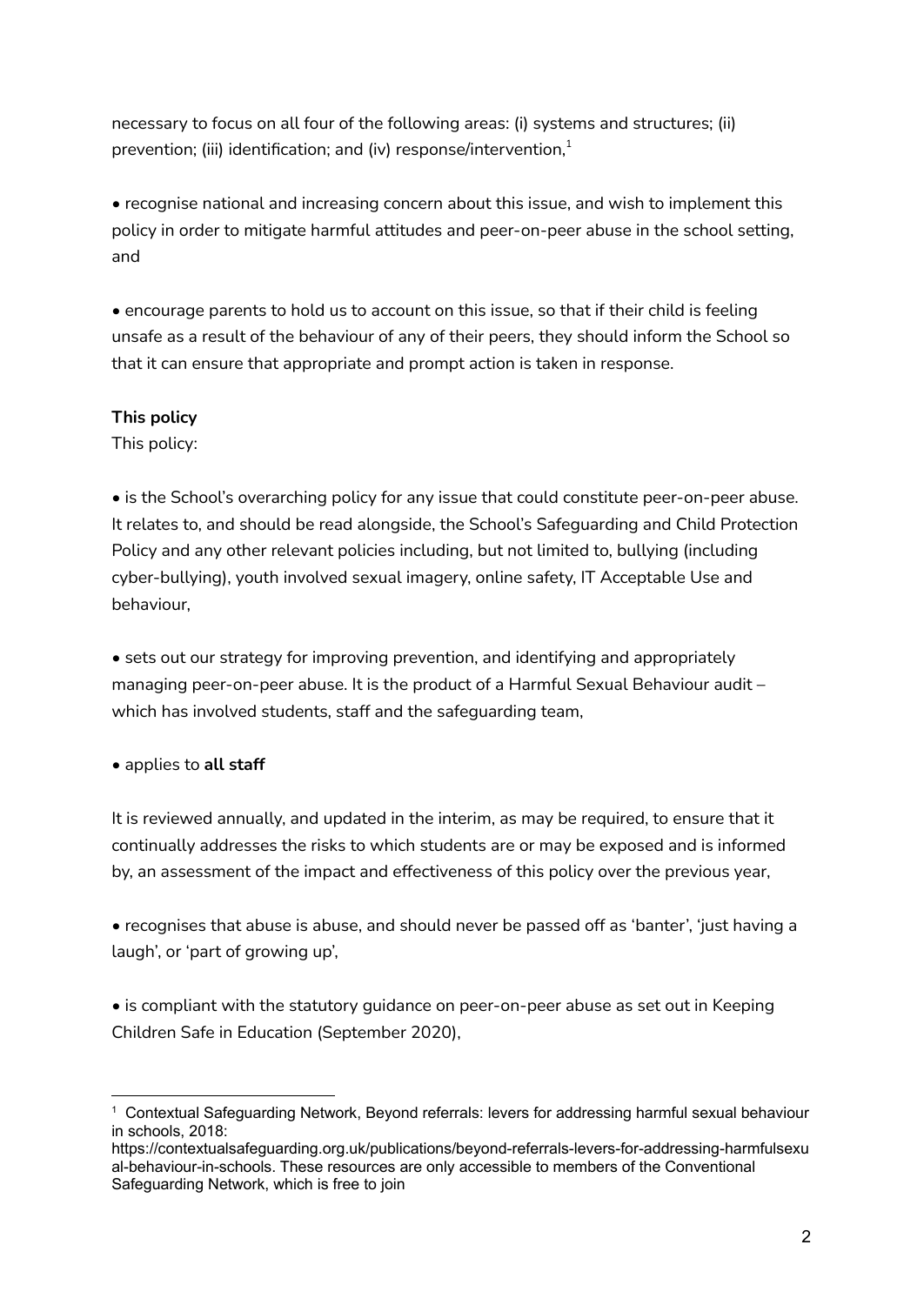• does not use the term 'victim' and/or 'perpetrator'. This is because our School takes a safeguarding approach to all individuals involved in concerns or allegations about peer-on-peer abuse, including those who are alleged to have been abused, and those who are alleged to have abused their peers, in addition to any sanctioning work that may also be required for the latter. Research has shown that many children who present with harmful behaviour towards others, in the context of peer-on-peer abuse, are themselves vulnerable and may have been victimised by peers, parents or adults in the community prior to their abuse of peers,<sup>2</sup>

• uses the terms 'child' and 'children', which is defined for the purposes of this policy as a person aged under 18. We have nonetheless chosen not to restrict our approach to peer-on-peer abuse under this policy to children but instead to adopt a wider interpretation of our safeguarding responsibilities so that they apply to all students, regardless of age. Although the starting point is that the School's response to peer-on-peer abuse should be the same for all students, regardless of age, there may be some different considerations in relation to, for example, a child aged under 10, or a student aged 18 or over in terms of how local agencies and/or partners respond. This, for example, is likely to be different on the part of local authorities, given that their safeguarding duties are limited, in the case of children's social care – save for a number of specific exceptions  $^3$  – to children and, in the case of adult social care services, to adults with care and support needs. Similarly, the School's response to incidents involving the exchange of youth involved sexual imagery will need to differ depending on the age of the students involved [see Appendix B the School's youth involved sexual imagery policy for further information]. There is also likely to be a more significant criminal justice response in relation to any student responsible for abuse who is aged 18 or over,

• should, if relevant, according to the concern(s) or allegation(s) raised, be read in conjunction with the DfE's advice on Sexual Violence and Sexual Harassment Between Children in Schools and Colleges (DfE's Advice) (May 2018),33 and any other advice and guidance referred to within it, as appropriate, and

• should be read in conjunction with the Local Safeguarding Partnership's Safeguarding Policy and Procedures, and any relevant Practice Guidance issued by it.

<sup>2</sup> Radford, L., Corral, S., Bradley, (et al) Child abuse and neglect in the UK today, 2011 (see in particular, Section 5):

https://www.nspcc.org.uk/globalassets/documents/research-reports/child-abuse-neglect-uktoday-research-report.pdf

<sup>&</sup>lt;sup>3</sup> For example, young adults aged 18 or over who are eligible for care leaving services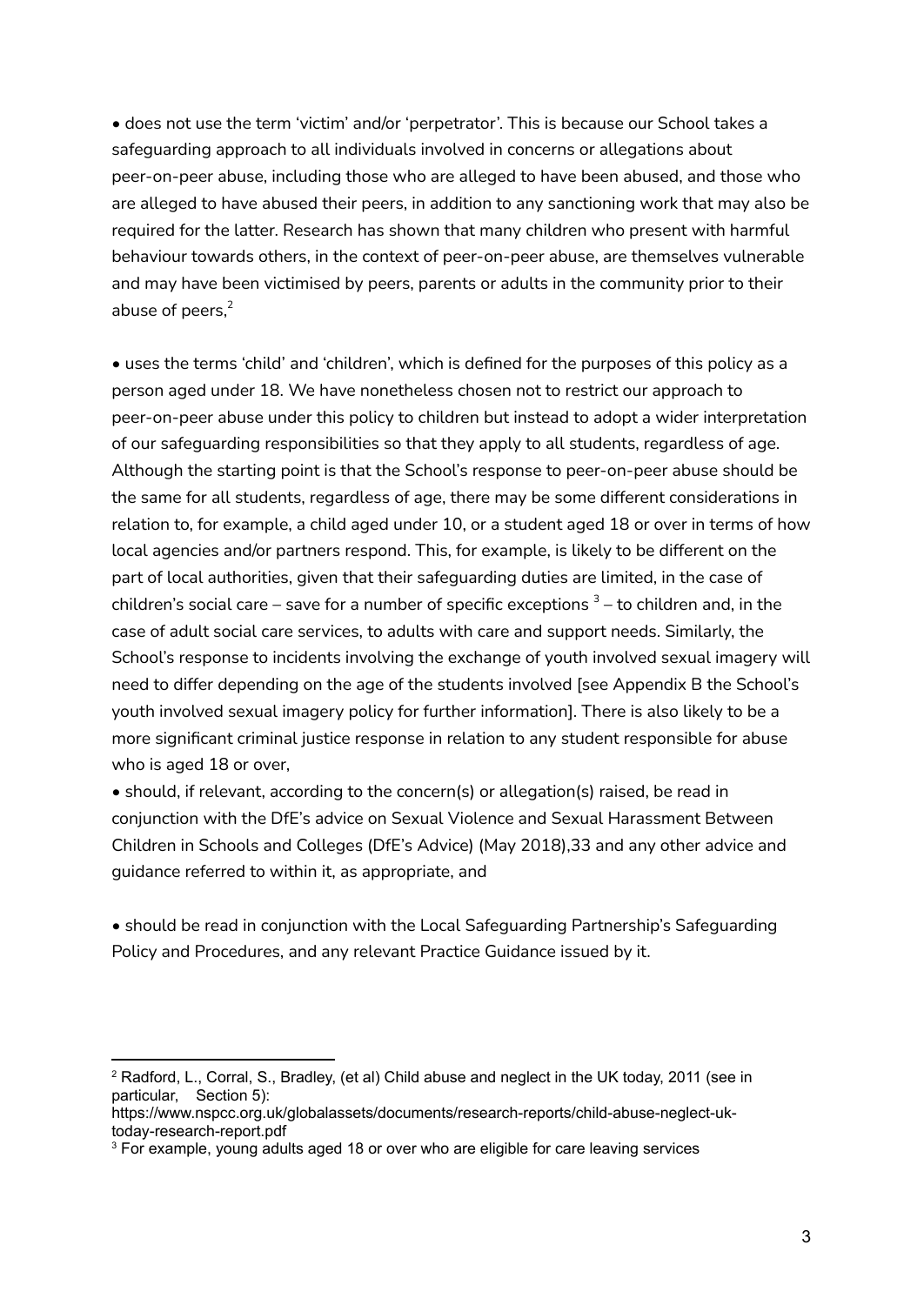## **II Understanding peer-on-peer abuse**

#### **What is peer-on-peer abuse?**

For these purposes, peer-on-peer abuse is any form of physical, sexual, emotional and financial abuse, and coercive control, exercised between children, and within children's relationships (both intimate and non intimate), friendships and wider peer associations. $^{\text{4}}$ Peer-on-peer abuse can take various forms, including (but not limited to): serious bullying (including cyberbullying), relationship abuse, domestic violence and abuse, child sexual exploitation, youth and serious youth violence, harmful sexual behaviour, and/or prejudice-based violence including, but not limited to, gender-based violence. For further information see the school's anti-bullying policy.

Examples of online peer-on-peer abuse would include sexting, online abuse, peer-on-peer grooming, the distribution of youth involved sexualised content, and harassment.

## **What is Contextual Safeguarding?**

This policy:

(a) encapsulates a Contextual Safeguarding approach, which is about changing the way that professionals approach child protection when risks occur outside of the family, thereby requiring all those within a Local Safeguarding Partnership to consider how they work alongside, rather than just refer into, children's social care, to create safe spaces in which children may have encountered peer-on-peer abuse.

(b) adopts a whole-school community Contextual Safeguarding approach, which means:

• being aware of and seeking to understand the impact that these wider social contexts may be having on the School's students,

• creating a safe culture in the School by, for example, implementing policies and procedures that address peer-on-peer abuse and harmful attitudes; promoting healthy relationships and attitudes to gender/ sexuality; hotspot mapping to identify risky areas in the School; training on potential bias and stereotyped assumptions,

• being alert to and monitoring changes in students' behaviour and/or attendance, and

• contributing to local child protection agendas by, for example, challenging poor threshold decisions and referring concerns about contexts to relevant local agencies (see section entitled 'multi-agency working').

<sup>4</sup> Firmin, C., Abuse Between Young People: A Contextual Account. 2017. Oxon: Routledge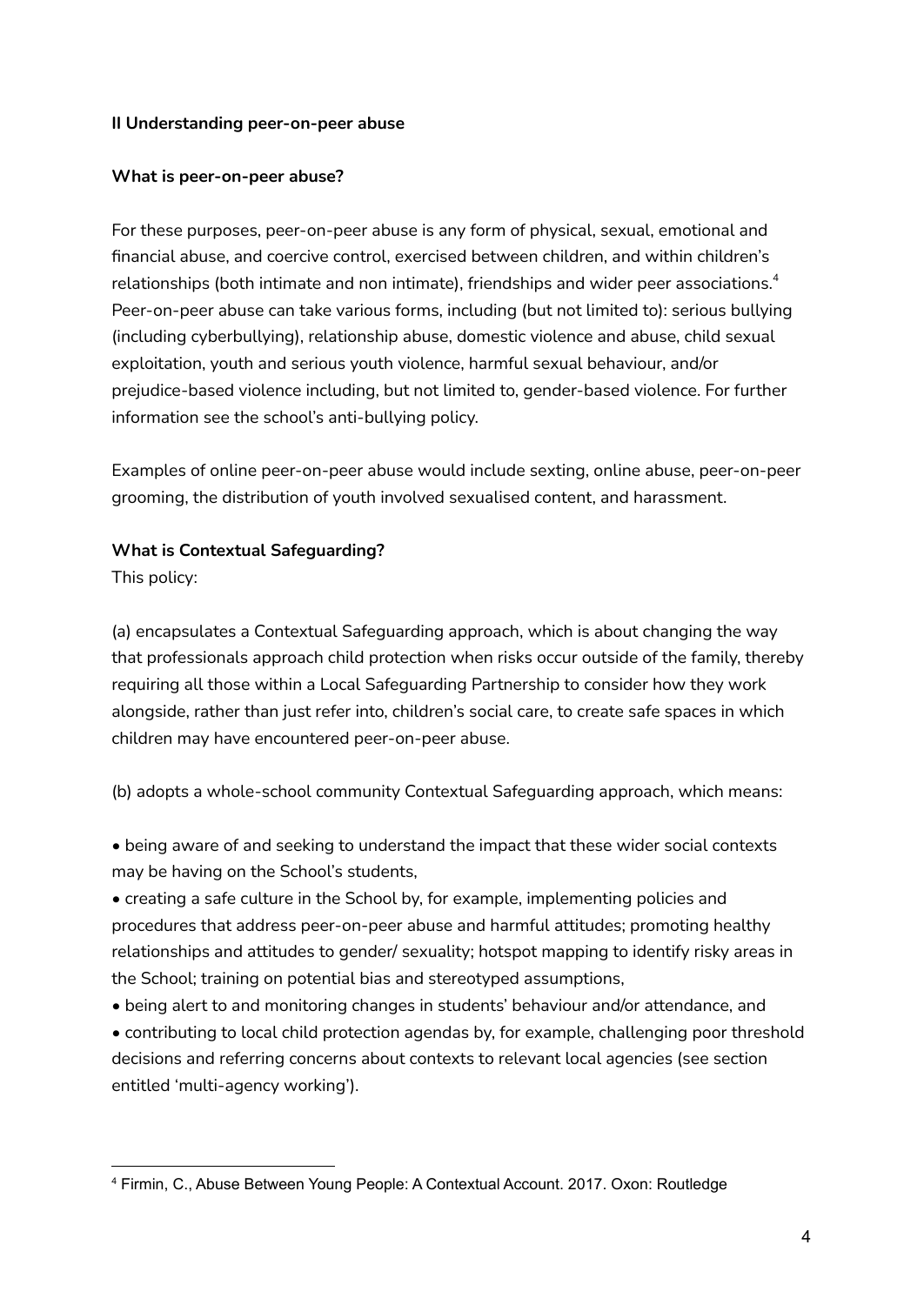#### **How prevalent is peer-on-peer abuse?**

Research suggests that peer-on-peer abuse is one of the most common forms of abuse affecting children in the UK.<sup>5</sup> For example, the most prevalent forms of Harmful Sexual Behaviour between students were: sexual/sexist name calling (73% of students surveyed indicated this type of harm occurred in their school); rumours about students' sexual activity (55%); sexual harassment (36%); sexual images/videos of students shared without consent (30%); and unwanted touching (22%)  $^6$ 

## **When does behaviour become problematic or abusive?**

All behaviour takes place on a spectrum. Understanding where a child's behaviour falls on a spectrum is essential to being able to respond appropriately to it.

#### **Sexual behaviours**

Professor Simon Hackett has proposed the following continuum model to demonstrate the range of sexual behaviours presented by children, which may be helpful when seeking to understand a student's sexual behaviour and deciding how to respond to it.<sup>7</sup>



(Hackett, 2011)

<sup>5</sup> Firmin C., and Curtis G., MsUnderstood Partnership, Practitioner Briefing #1: What is peer-on-peer abuse? 2015:

<sup>6</sup> http://www.msunderstood.org.uk/assets/templates/msunderstood/style/documents/MSUPB01.pdf

https://contextualsafeguarding.org.uk/wp-content/uploads/2020/06/Final-Briefing-final-Beyond-Referra ls.pdf

<sup>7</sup> Please see the NSPCC's, Research in Practice's and Professor Simon Hackett's harmful sexual behaviour framework, 2019, page 15:

https://learning.nspcc.org.uk/research-resources/2019/harmful-sexual- behaviour-framework/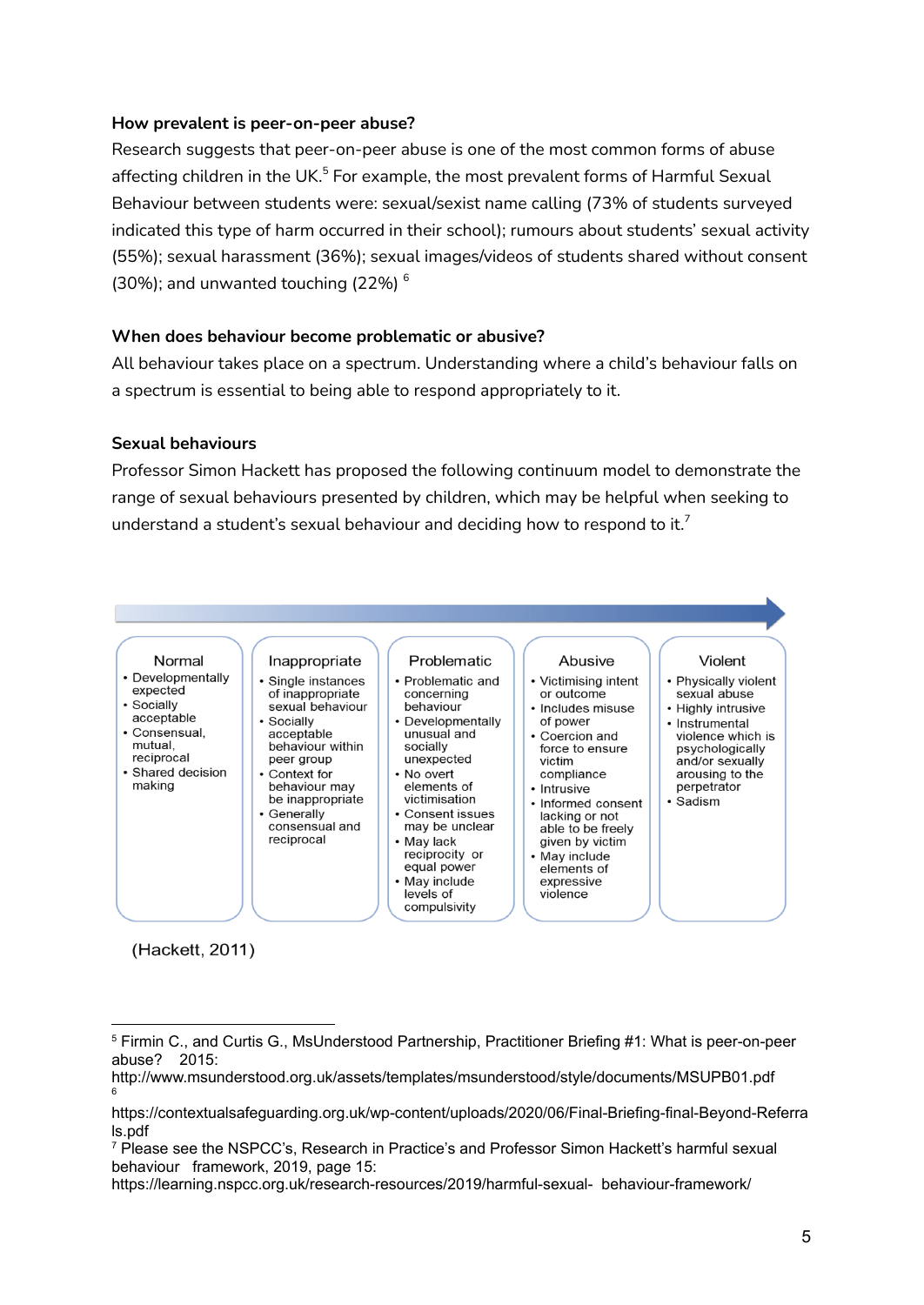Hackett's continuum relates exclusively to sexual behaviours and is not exhaustive. The Brook Sexual Behaviours Traffic Light Tool can help professionals working with children to distinguish between three levels of sexual behaviour – green, amber and red, and to respond according to the level of concern.  $^{\mathrm{8}}$ 

## **Other behaviour**

When dealing with other alleged behaviour which involves reports of, for example, emotional and/or physical abuse, staff can draw on aspects of Hackett's continuum to assess where the alleged behaviour falls on a spectrum and to decide how to respond. This could include, for example, whether it:

- is socially acceptable,
- involves a single incident or has occurred over a period of time,
- is socially acceptable within the peer group,
- is problematic and concerning,

• involves any overt elements of victimisation or discrimination e.g. related to race, gender, sexual orientation, physical, emotional, or intellectual vulnerability,

• involves an element of coercion or pre-planning,

• involves a power imbalance between the child/ children allegedly responsible for the behaviour and the child/children allegedly the subject of that power, and

• involves a misuse of power.

## **How can a child who is being abused by their peers be identified?**

All staff should be alert to the well-being of students and to signs of abuse, and should engage with these signs, as appropriate, to determine whether they are caused by peer-on-peer abuse. However, staff should be mindful of the fact that the way(s) in which children will disclose or present with behaviour(s) as a result of their experiences will differ.

<sup>8</sup> https://www.brook.org.uk/training/wider-professional-training/sexual-behaviours-traffic-light-tool/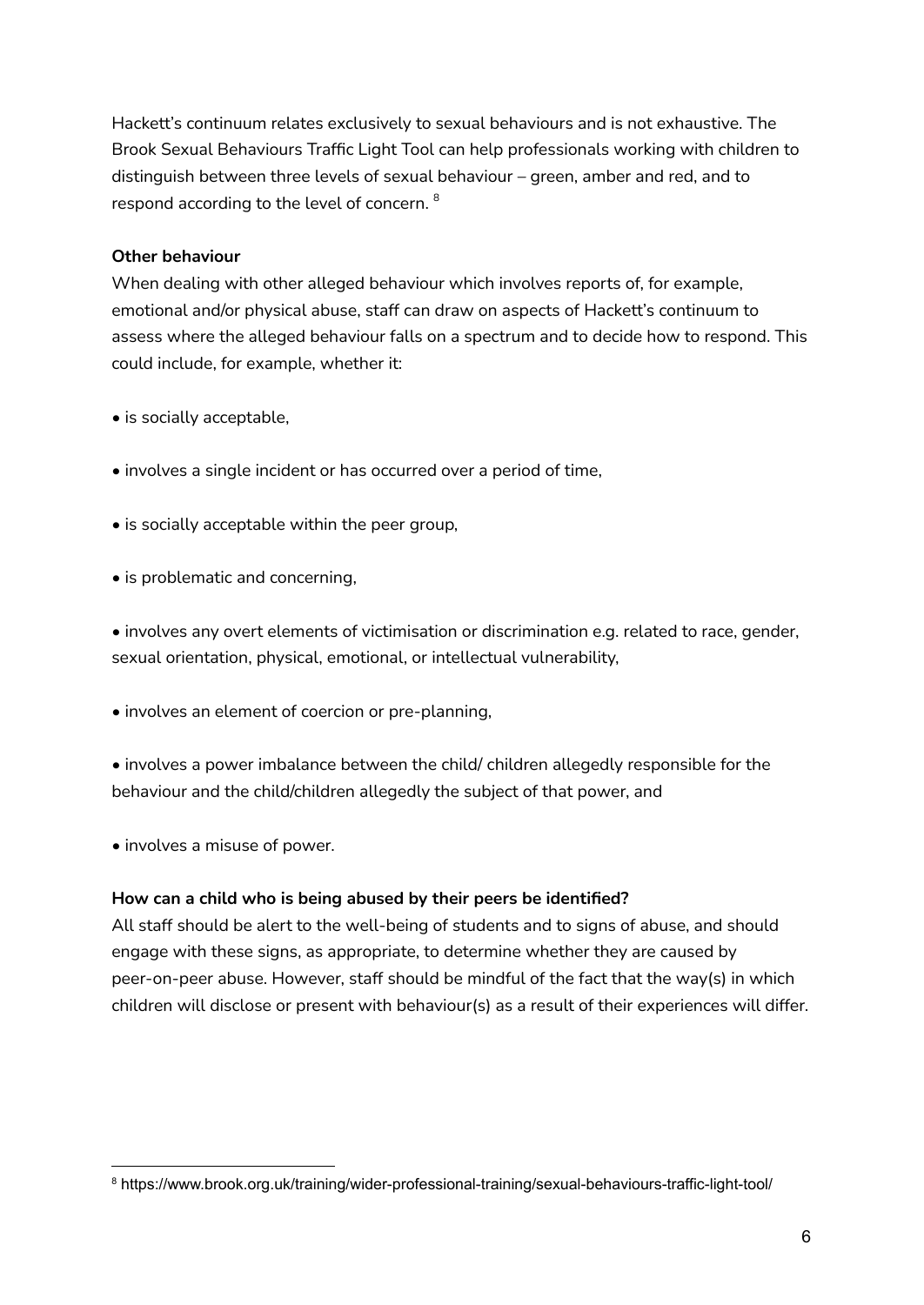#### **Looking behind students' behaviour**

#### Case study

A 15 year old girl starts to exhibit challenging behaviour in class which is out of character. She starts to have disagreements with the girls in her class and a number of "friendship issues" are reported to the teachers. The school moves the girl to another class, changes her timetable so that she does not have to interact with the girls in question, and provides her with a mentor.

A few months later the girl throws a chair across the classroom. The girl is sent to the head teacher who calls the parents and temporarily excludes the girl from school. The pastoral lead discusses the incident with the head teacher, explaining that the behaviour is completely out of character for the girl, and that the school should explore the matter further. The pastoral lead sits down with the girl and asks her how she is. The girl discloses that her boyfriend is being physically violent and verbally abusive towards her.

The School's safeguarding team should regularly review behaviour incident logs which can help to identify any changes in behaviour and/or concerning patterns or trends at an early stage.

#### **Are some children particularly vulnerable to abusing or being abused by their peers?**

Any child can be vulnerable to peer-on-peer abuse due to the strength of peer influence during adolescence, and staff should be alert to signs of such abuse amongst all children. Individual and situational factors can increase a child's vulnerability to abuse by their peers. For example, an image of a child could be shared, following which they could become more vulnerable to peer-on-peer abuse due to how others now perceive them, regardless of any characteristics which may be inherent in them and/or their family. Peer group dynamics can also play an important role in determining a child's vulnerability to such abuse. For example, children who are more likely to follow others and/or who are socially isolated from their peers may be more vulnerable to peer-on-peer abuse. Children who are questioning or exploring their sexuality may also be particularly vulnerable to abuse by their peers.

## Research suggests that:

• peer-on-peer abuse may affect boys differently from girls, and that this difference may result from societal norms (particularly around power, control and the way in which femininity and masculinity are constructed) rather than biological make-up. $^{\rm 9}$ 

<sup>9</sup> Barter, C., McCarry., M., Berridge, D., et al., Partner exploitation and violence in teenage intimate relationships, 2009: https://www.nspcc.org.uk/globalassets/documents/research-reports/ partner-exploitation-violence-teenage-intimate-relationships-report.pdf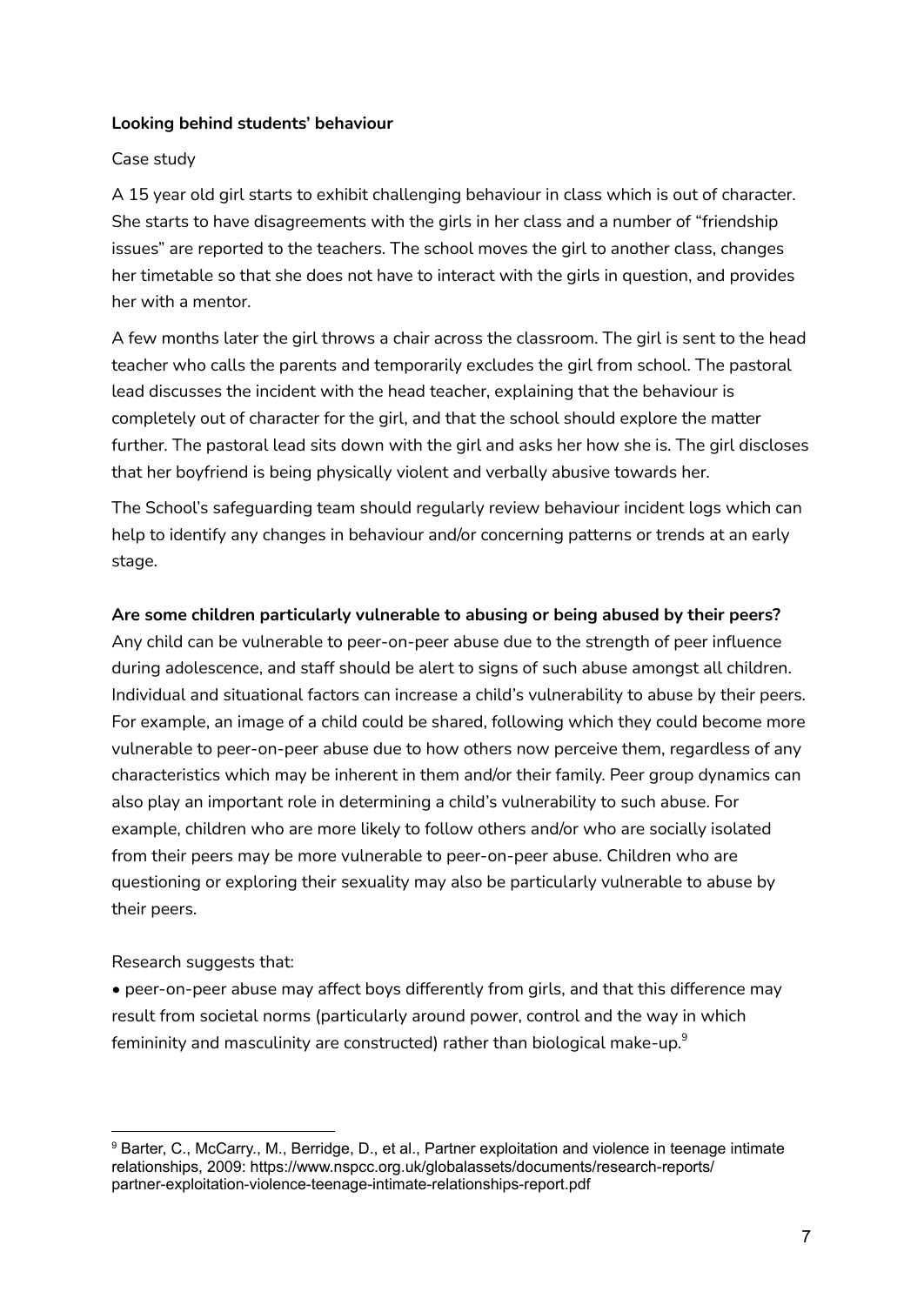Barriers to disclosure will also be different. As a result, schools need to explore the gender dynamics of peer-on-peer abuse within their settings, and recognise that these will play out differently in single sex, mixed or gender- imbalanced environments,

• Children with Special Educational Needs and/or Disabilities (SEND) are three times more likely to be abused than their peers without SEND, and additional barriers can sometimes exist when recognising abuse in children with SEND.

These can include:

− assumptions that indicators of possible abuse such as behaviour, mood and injury relate to a child's disability without further exploration,

− the potential for children with SEND to be disproportionately impacted by behaviours such as bullying and harassment, without outwardly showing any signs,

− communication barriers and difficulties, and

− overcoming these barriers.

• some children may be more likely to experience peer-on-peer abuse than others as a result of certain characteristics such as sexual orientation, ethnicity, race or religious beliefs.

III A whole school approach

## **School environment**

The School actively seeks to raise awareness of and prevent all forms of peer-on-peer abuse by:

• educating all staff, students, and parents about this issue. This includes: training all staff on the nature and effect of peer-on-peer abuse, and how to prevent, identify, and respond to it. This includes (i) Contextual Safeguarding, (ii) the identification of specific behaviours, including digital behaviours, (iii) the importance of taking seriously all forms of peer-on-peer abuse (no matter how 'low level' they may appear) and ensuring that no form of peer-on- peer abuse is ever dismissed as horseplay or teasing, and (iv) social media and online safety, including how to encourage children to use social media in a positive, responsible and safe way, and how to enable them to identify and manage abusive behaviour online.

• educating children about the nature of peer-on-peer abuse, positive, responsible and safe use of social media, and the unequivocal facts about consent, via PSHE and the wider curriculum. For example, by addressing gender inequality in a statistics class, or by reviewing literature in an English class which addresses bullying and its effect on mental health. Students are frequently told what to do if they witness or experience such abuse, the effect that it can have on those who experience it and the possible reasons for it, including vulnerability of those who inflict such abuse.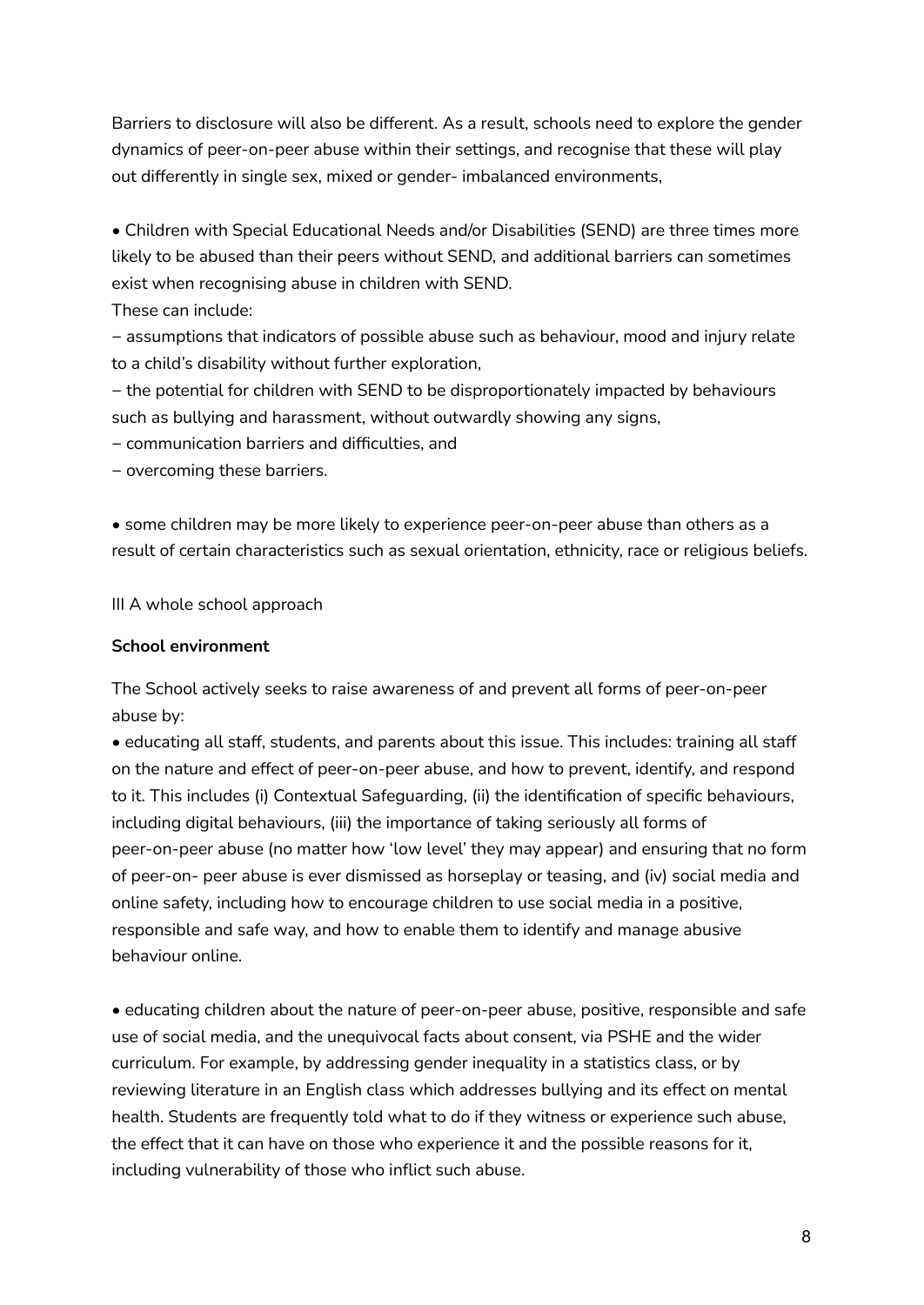They are regularly informed about the School's approach to such issues, including its zero-tolerance policy towards all forms of peer-on-peer abuse. Educating students about consent includes teaching them basic facts such as (i) a child under the age of 13 can never consent to any sexual activity; (ii) the age of consent is 16; and (iii) sexual intercourse without consent is rape, and

- engaging parents on these issues by:
- − talking about them with parents
- − involving parents in the review of School policies and

− encouraging parents to hold the School to account on this issue, in part as a result of visibility of this policy.

• supporting the on-going welfare of the student body by drawing on multiple resources that prioritise student mental health, and by enabling access to in-school counselling to address underlying mental health needs. These interventions can be 'de-clinicised' and brokered through a positive relationship with the School and its staff.

- working to address equality issues, to promote positive values, and to encourage a culture of tolerance and respect amongst all members of the School community,
- creating conditions in which our students can aspire to, and realise, safe and healthy relationships fostering a whole-school culture:

− which is founded on the idea that every member of our School community is responsible for building and maintaining safe and positive relationships, and helping to create a safe School environment in which violence and abuse are never acceptable,

− in which students are able to develop trusting relationships with staff, and in which staff understand, the importance of these relationships in providing students with a sense of belonging, which could otherwise be sought in problematic contexts, − in which students feel able to share their concerns openly, in a non-judgmental environment, and have them listened to,

− which (i) proactively identifies positive qualities in students; (ii) nurtures these qualities; (iii) teaches and encourages students to think about positive hopes for the future; and (vi) supports students in developing small-scale goals that enable realistic ambitions, and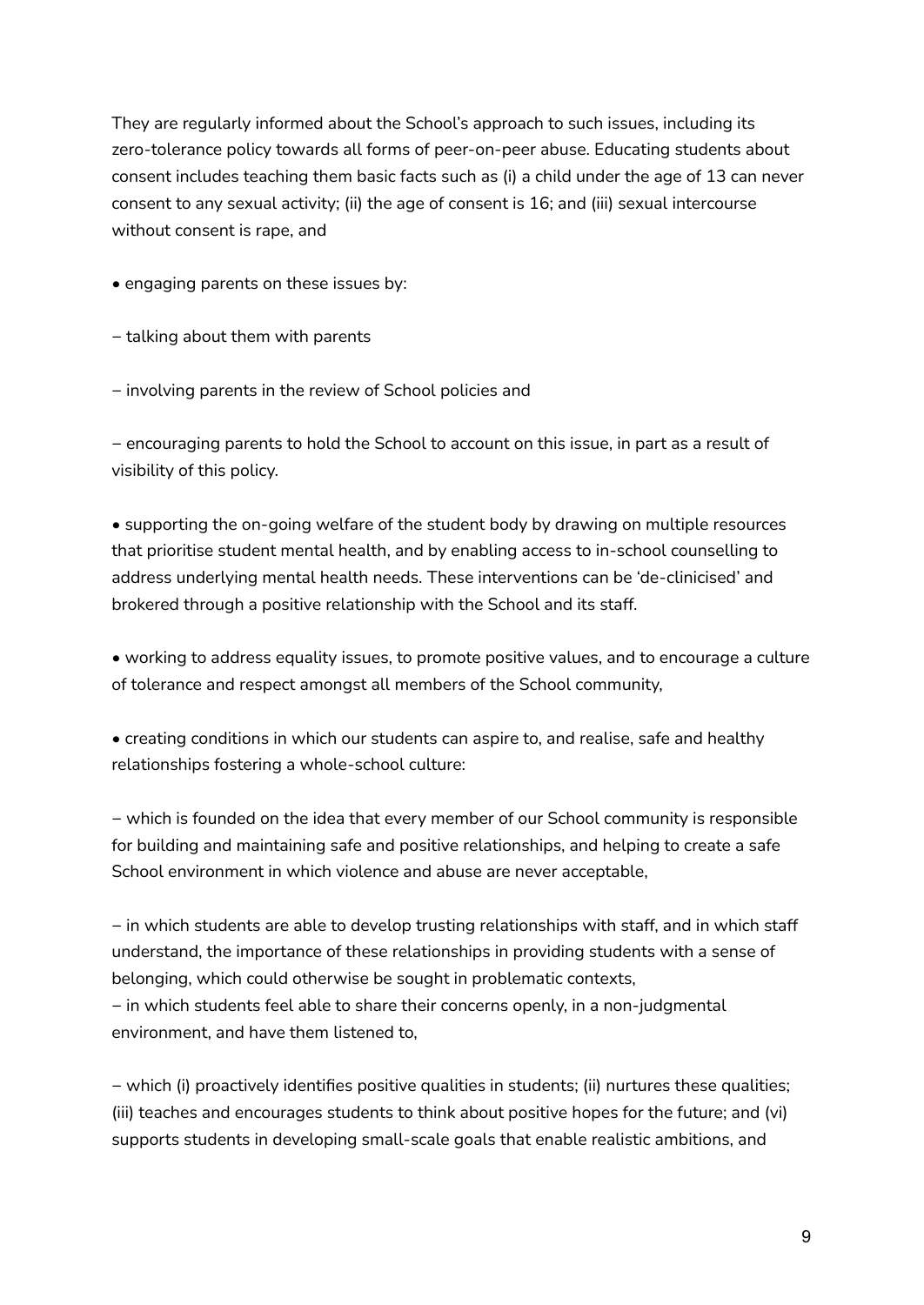− which provides supervised activities to students that give them the experience of having their needs met that might otherwise apparently be met in abusive circumstances. These can include experiencing (i) status; (ii) excitement; and (iii) a degree of risk,

• responding to cases of peer-on-peer abuse promptly and appropriately, and

• ensuring that all peer-on-peer abuse issues are fed back to the School's safeguarding team so that they can spot and address any concerning trends and identify students who may be in need of additional support. This is done by way of fortnightly safeguarding team meetings at which all concerns about students (including peer-on-peer abuse issues) are discussed; challenging the attitudes that underlie such abuse (both inside and outside the classroom).

## **Multi-agency working**

The School actively engages with Kent Safeguarding Children Multi-Agency Partnership 03000 42 11 26 in relation to peer-on-peer abuse, and works with the police, Kent Education Learning and Skills Information (KELSI) and Kent Front Door 03000 41 11 11.

The relationships the School has built with these partners are essential to ensuring that the School is able to prevent, identify early, and appropriately handle cases of peer-on-peer abuse. They help the School to: (a) develop a good awareness and understanding of the different referral pathways that operate in its local area, as well as the preventative and support services which exist; (b) ensure that its students are able to access the range of services and support they need quickly; (c) support and help inform the School's local community's response to peer-on-peer abuse; (d) increase the School's awareness and understanding of any concerning trends and emerging risks in its local area to enable it to take preventative action to minimise the risk of these being experienced by its students.

The School actively refers concerns and allegations of peer-on-peer abuse where necessary to the police and Kent Front Door. This is particularly important because peer-on-peer abuse can be a complex issue, and even more so where wider safeguarding concerns exist. It is often not appropriate for one single agency (where the alleged incident cannot appropriately be managed internally by the School itself) to try to address the issue alone – it requires effective partnership working.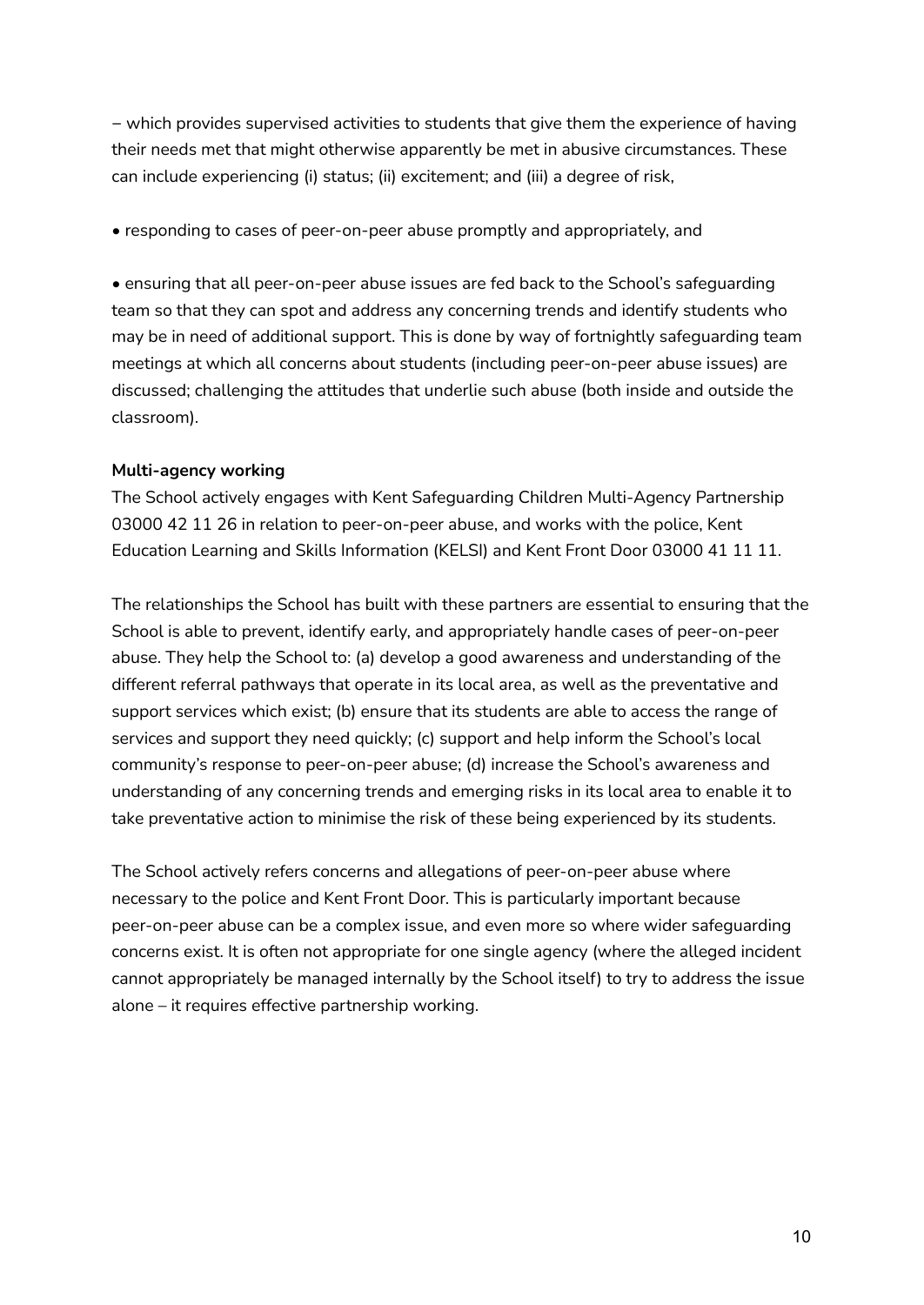IV Responding to concerns or allegations of peer-on-peer abuse

## **General principles**

It is essential that all concerns and allegations of peer-on-peer abuse are handled sensitively, appropriately and promptly. The way in which they are responded to can have a significant impact on our School environment.

## Any response should:

• include a thorough investigation of the concern(s) or allegation(s), and the wider context in which it/they may have occurred (as appropriate) – depending on the nature and seriousness of the alleged incident(s), it may be appropriate for the police and/or children's social care to carry out this investigation,

• treat all children involved as being at potential risk – while the child allegedly responsible for the abuse may pose a significant risk of harm to other children, s/he may also have considerable unmet needs and be at risk of harm themselves. The School should ensure that a safeguarding response is in place for both the child who has allegedly experienced the abuse, and the child who has allegedly been responsible for it, and additional sanctioning work may be required for the latter,

• take into account:

− that the abuse may indicate wider safeguarding concerns for any of the children involved, and consider and address the effect of wider sociocultural contexts – such as the child's/ children's peer group (both within and outside the School); family; the School environment; their experience(s) of crime and victimisation in the local community; and the child/children's online presence. Consider what changes may need to be made to these contexts to address the child/ children's needs and to mitigate risk, and

− the potential complexity of peer-on-peer abuse and of children's experiences, and consider the interplay between power, choice and consent. While children may appear to be making choices, if those choices are limited they are not consenting,

− the views of the child/children affected. Unless it is considered unsafe to do so (for example, where a referral needs to be made immediately), the DSL should discuss the proposed action with the child/ children and their parents, and obtain consent to any referral before it is made. The School should manage the child/children's expectations about information sharing, and keep them and their parents informed of developments, where appropriate and safe to do so. It is particularly important to take into account the wishes of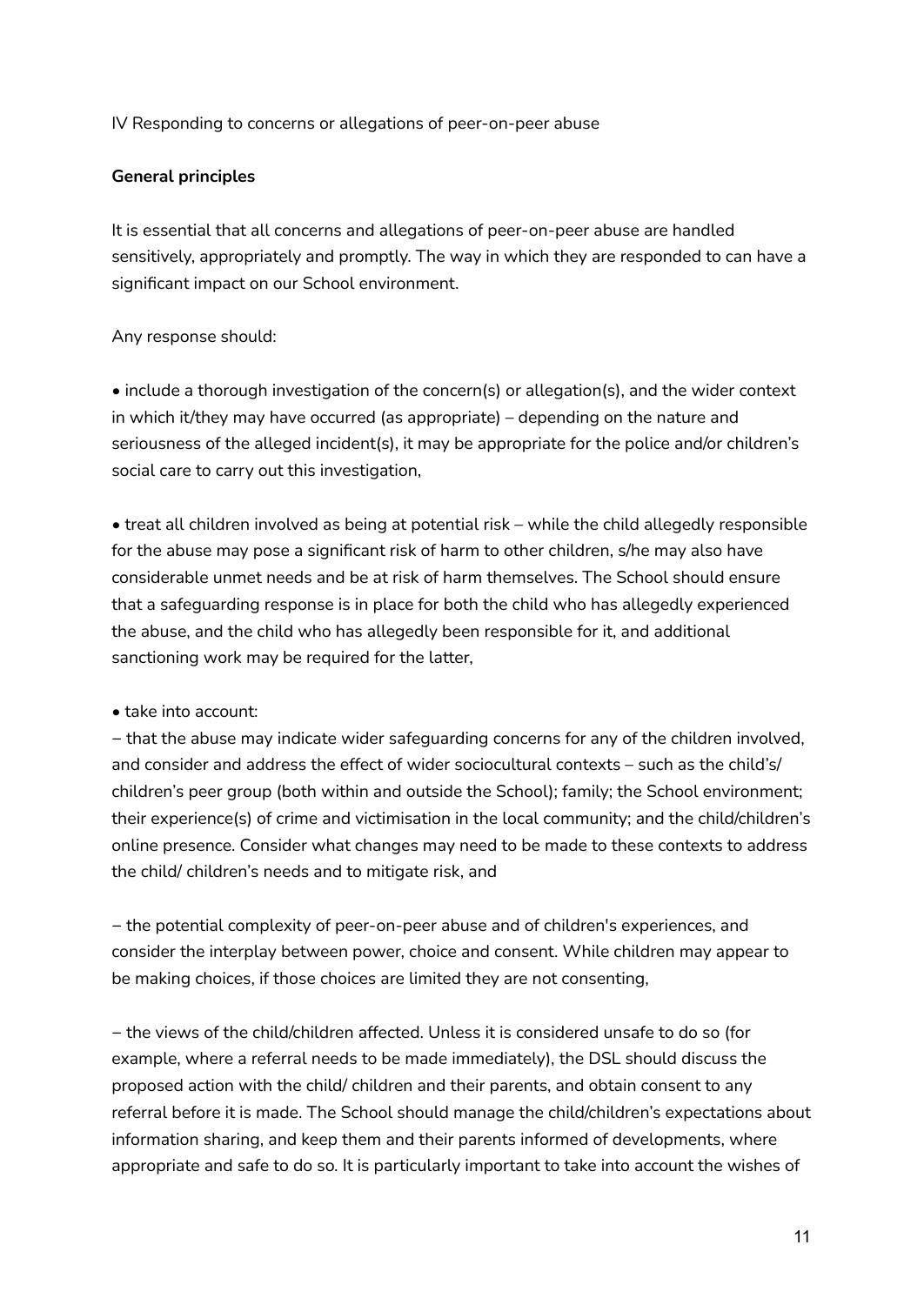any child who has allegedly been abused, and to give that child as much control as is reasonably possible over decisions regarding how any investigation will be progressed and how they will be supported.

# **What should you do if you suspect either that a child may be at risk of or experiencing abuse by their peer(s), or that a child may be at risk of abusing or may be abusing their peer(s)?**

If a member of staff thinks for whatever reason that a child may be at risk of or experiencing abuse by their peer(s), or that a child may be at risk of abusing or may be abusing their peer(s), they should discuss their concern with the DSL without delay (in accordance with the Safeguarding and Child protection policy) so that a course of action can be agreed.

**Where a child is suffering, or is likely to suffer from harm, it is important that a referral to children's social care (and, if appropriate, the police) is made immediately.**

**Anyone can make a referral. Where referrals are not made by the DSL, the DSL should be informed as soon as possible that a referral has been made (see the Safeguarding and child protection policy).**

If a child speaks to a member of staff about peer-on-peer abuse that they have witnessed or are a part of, the member of staff should listen to the child and use open language that demonstrates understanding rather than judgement. For further details please see the procedures set out in the Safeguarding and Child protection policy.

**How will the School respond to concerns or allegations of peer-on-peer abuse?** The DSL will discuss the concern(s) or allegation(s) with the member of staff who has reported it/them and will, where necessary, take any immediate steps to ensure the safety of the child/all children affected.

Where any concern(s) or allegation(s) indicate(s) that indecent images of a child or children may have been shared online, the DSL should consider what urgent action can be taken in addition to the actions and referral duties set out in this policy, and in the School's Youth Involved Sexual Imagery policy, to seek specialist help in preventing the images spreading further and removing the images from the internet.

The Internet Watch Foundation (IWF), for example, has a trained team that can evaluate and remove illegal images from the internet when the images are reported to them quickly. They will also share the image with the National Crime Agency's CEOP Command to facilitate an investigation. Any report to IWF will be made in consultation with the police.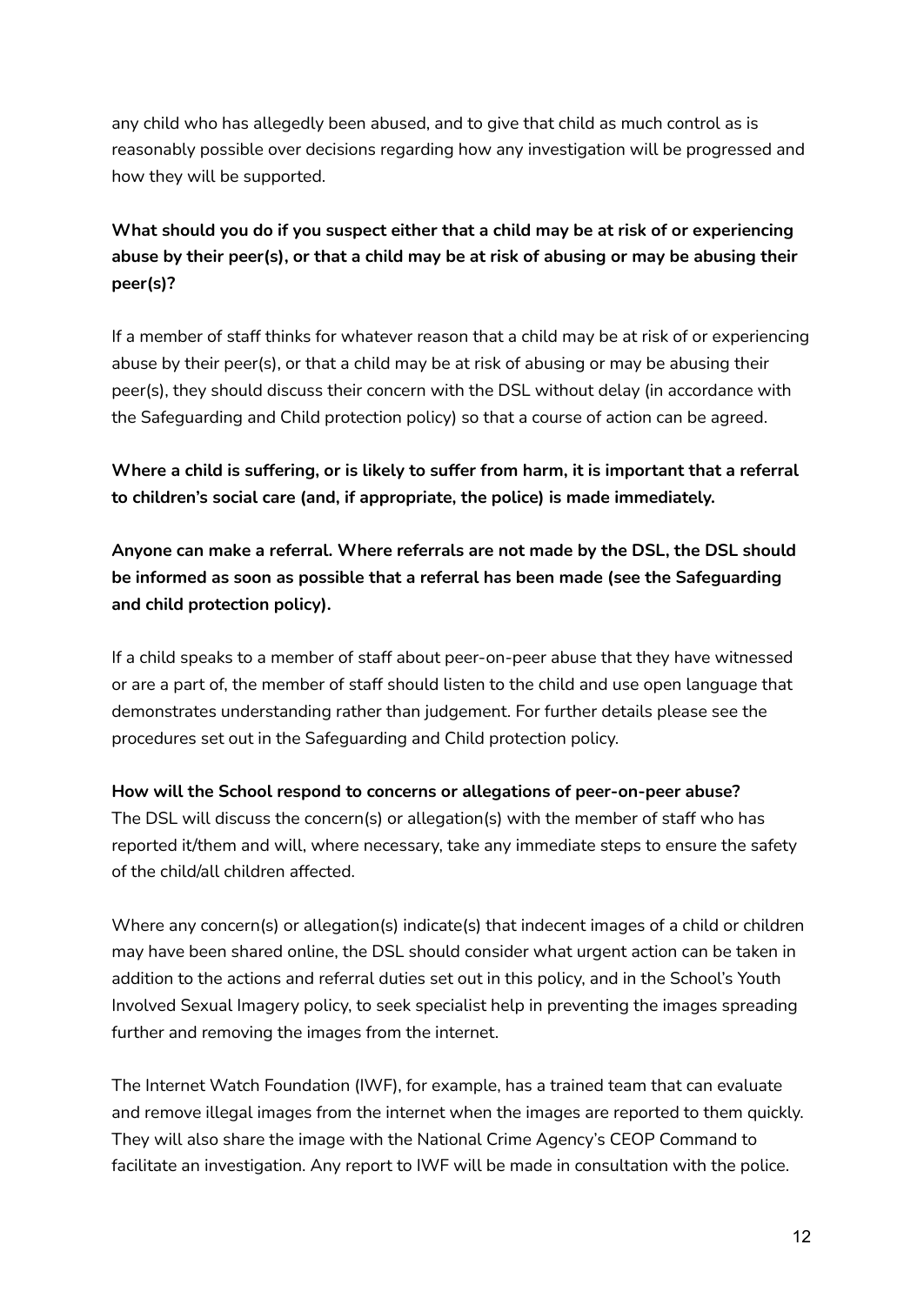DSLs should always use their professional judgement to: (a) assess the nature and seriousness of the alleged behaviour, and (b) determine whether it is appropriate for the alleged behaviour to be to be dealt with internally and, if so, whether any external specialist support is required.

In borderline cases the DSL may wish to consult with children's social care and/or other relevant agencies in accordance with the Local Safeguarding Partnership's procedures on a no-names basis (where possible) to determine the most appropriate response.

Where the DSL considers or suspects that the alleged behaviour in question might be abusive or violent on a spectrum or where the needs and circumstances of the individual child/children in question might otherwise require it, the DSL should contact children's social care and/or the police immediately and, in any event, within 24 hours of the DSL becoming aware of the alleged behaviour. The DSL will discuss the concern(s) or allegation(s) with the agency and agree on a course of action, which may include:

## A. **Manage internally with help from external specialists where appropriate and**

**possible.** Where the alleged behaviour between peers is abusive or violent (as opposed to inappropriate or problematic – unless as stated above), scenarios B, C or D should ordinarily apply. However, where support from local agencies is not available, the School may need to handle concerns or allegations internally. In these cases, the School will engage and seek advice from external specialists (either in the private and/or voluntary sector).

B. **Undertake/contribute to an inter-agency early help assessment, with targeted early help services provided to address the assessed needs of the child/children and their family**. These services may, for example, include family and parenting programmes, responses to emerging thematic concerns in extra familial contexts, a specialist harmful sexual behaviour team, CAMHS and/or youth offending services.

#### C. **Refer the child/children to children's social care for a section 17/47 statutory**

**assessment.** Where a child is suffering, or is likely to suffer from harm, it is important that a referral to children's social care (and, if appropriate, a report to the police) is made immediately. This referral will be made to children's social care in the area where the/each child lives. Depending on the safeguarding procedures issued by the Local Safeguarding Partnership in that area, there will normally be an initial review and assessment of the referral, in accordance with that area's assessment framework. As a matter of best practice, if an incident of peer-on-peer abuse requires referral to and action by children's social care and a strategy meeting is convened, then the School will hold every professional involved in the case accountable for their safeguarding response, including themselves, to both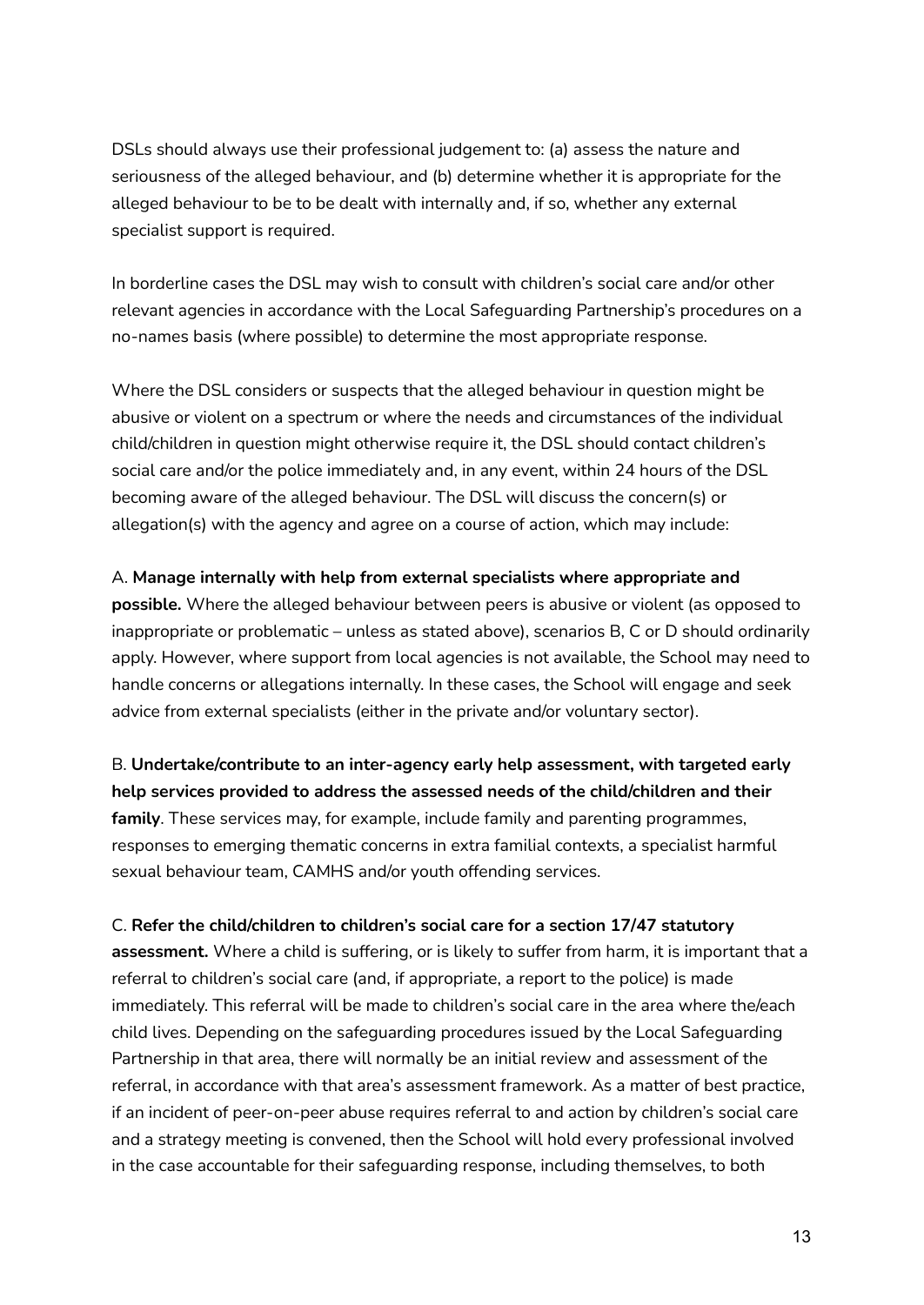the/each child who has experienced the abuse, and the/each child who was responsible for it, and the contexts to which the abuse was associated.

D. **Report alleged criminal behaviour to the police**. Alleged criminal behaviour will ordinarily be reported to the police. However, there are some circumstances where it may not be appropriate to report such behaviour to the police. For example, where the exchange of youth involved sexual imagery does not involve any aggravating factors [see the School's youth involved sexual imagery policy for further information]. All concerns or allegations will be assessed on a case by case basis, and in light of the wider context.

## **Safety plans**

The School will always carry out a safety plan in respect of:

• any child who is alleged to have behaved in a way that is considered to be abusive or violent,

• any child who has reportedly been abused or affected by the alleged abusive or violent behaviour by another child, or

• any child who may be at risk due to the alleged abusive or violent behaviour by another child as deemed appropriate by the DSL.

Where it is alleged that a child has behaved in a way that is considered to be inappropriate or problematic (as opposed to abusive or violent), the DSL will use their professional judgement – based on the particular concern(s) and/or allegation(s) raised, and the needs and circumstances of the individual child/children in question – to determine whether (as explained above) it would be appropriate to contact children's social care, and to carry out a safety plan.

Careful judgement and consideration are required as to whether alleged behaviour which might be judged to be inappropriate by an adult might actually be harmful to another child. Consultation is recommended with children's social care if there is any doubt about this. Careful consideration should also be given to a range of factors (which are outlined in Appendix A), including the context, severity of the alleged behaviour, impact of the alleged behaviour on others, risk to others, and whether there are any patterns of behaviour occurring.

Where other children have been identified as witnesses to alleged abuse or violence, consideration should also be given by the DSL to whether there might be any risks to those children, and whether a safety plan would be appropriate in relation to any risks presenting to them.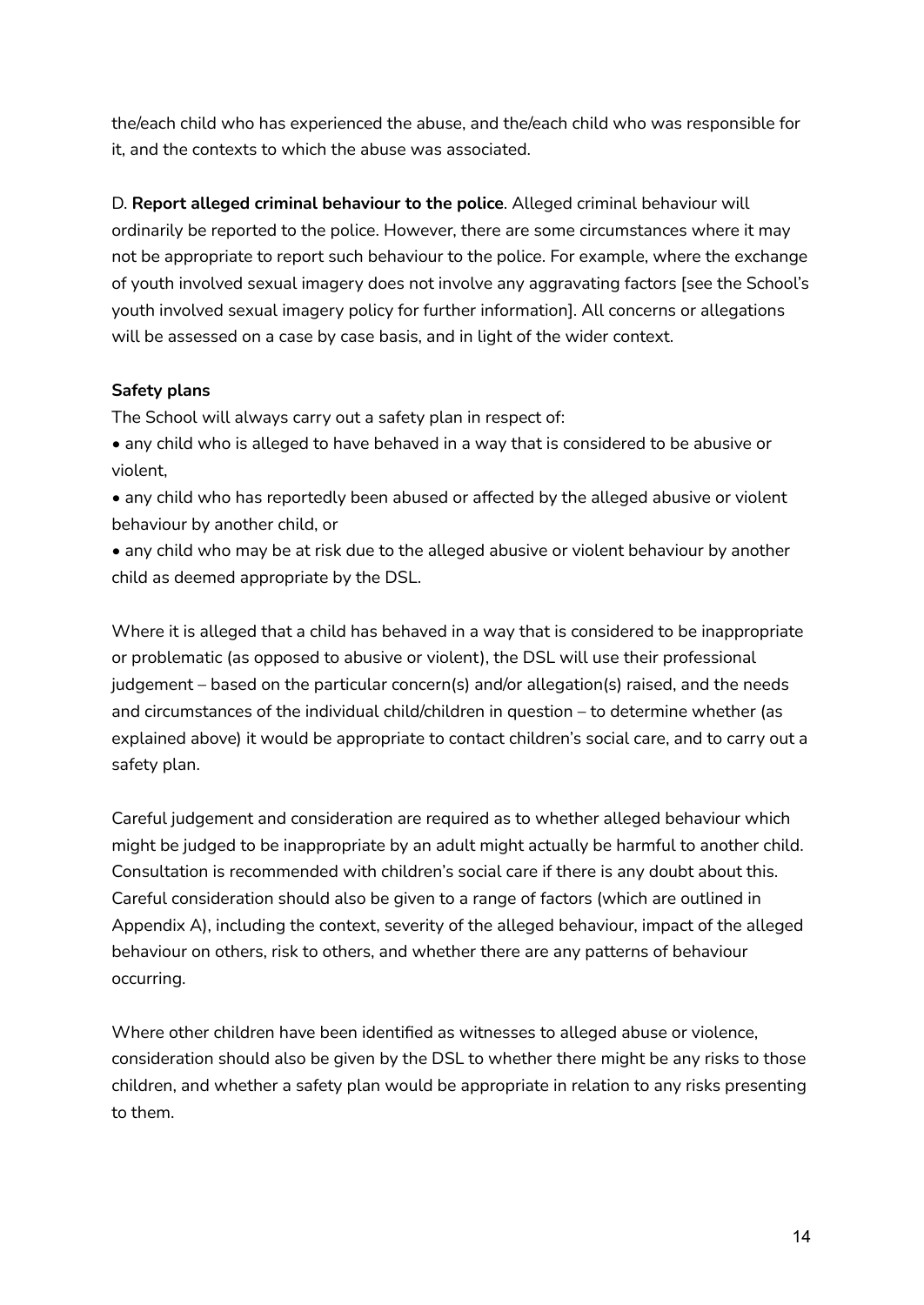## **Information sharing, data protection and record keeping**

When responding to concern(s) or allegation(s) of peer-on-peer abuse, the School will:

• always consider carefully, in consultation with children's social care, the police and other relevant agencies (where they are involved), how to share information about the concern(s) or allegation(s) with the student(s) affected, their parents, staff, and other students and individuals,

• record the information that is necessary for the School and other relevant agencies (where they are involved) to respond to the concern(s) or allegation(s) and safeguard everyone involved,

• keep a record of the legal purpose for sharing the information with any third party, including relevant authorities, and ensure that the third party has agreed to handle the information securely and to only use it for the agreed legal purpose, and

• be mindful of and act in accordance with its safeguarding and data protection duties, including those set out in Working Together to Safeguard Children (December 2020) $^{\rm 10}$  and the HM Government advice on Information Sharing (updated in July 2018).

## **Disciplinary action**

The School may wish to consider whether disciplinary action may be appropriate for any child/children involved. However, if there are police proceedings underway, or there could be, it is critical that the School works in partnership with the police and/or children's social care.

Where a matter is not of interest to the police and/ or children's social care, the School may still need to consider what is the most appropriate action to take to ensure positive behaviour management. Disciplinary action may sometimes be appropriate, including to: (a) ensure that the child/children take(s) responsibility for and realise(s) the seriousness of their behaviour;

(b) demonstrate to the child/children and others that peer-on-peer abuse can never be tolerated; and

(c) ensure the safety and wellbeing of other children.

However, these considerations must be balanced against any police investigations, the child's/children's own potential unmet needs, and any action or intervention planned regarding safeguarding concerns. Before deciding on appropriate action the School will always consider its duty to safeguard all children in its care from harm; the underlying

<sup>10</sup> <https://www.gov.uk/government/publications/working-together-to-safeguard-children--2>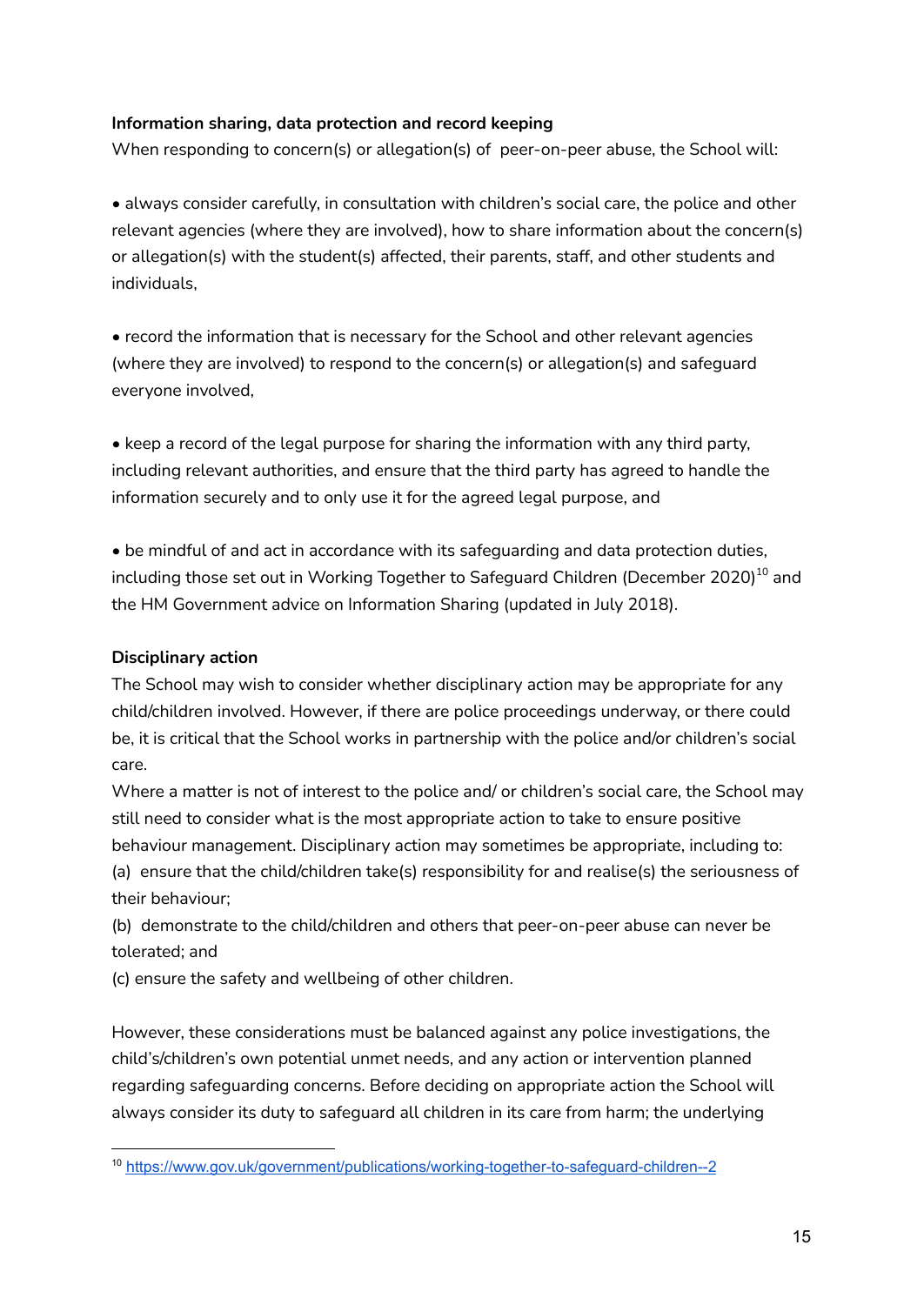reasons for a child's behaviour; any unmet needs, or harm or abuse suffered by the child; the risk that the child may pose to other children; and the severity of the peer-on-peer abuse and the causes of it.

The School will, where appropriate, consider the potential benefit, as well as challenge, of using managed moves or exclusion as a response, and not as an intervention, recognizing that even if this is ultimately deemed to be necessary, some of the measures referred to in this policy may still be required. For example, action may still need to be taken by the School in relation to other students who have been involved with and/or affected by peer-on-peer abuse. Exclusion will only be considered as a last resort and only where necessary to ensure the safety and wellbeing of the other children in the School. In the event of any managed move, consideration must be given to sharing information with the receiving school regarding the peer-on-peer abuse in order to allow best protection of children in the new school.

Disciplinary interventions alone are rarely able to solve issues of peer-on-peer abuse, and the School will always consider the wider actions that may need to be taken, and any lessons that may need to be learnt going forwards, as set out above and below.

# **On-going proactive work for a whole-school community Contextual Safeguarding approach**

The School's response to concerns or allegations of peer-on-peer abuse should be part of on-going proactive work by the School to embed best practice and in taking a whole-school community Contextual Safeguarding approach (defined above) to such abuse. As such the School's response can become part of its wider prevention work.

This response may involve the School to undertake, for example, a Contextual Safeguarding school assessment which would fit into a systems approach to Contextual Safeguarding. The response could also include the School asking itself a series of questions about the context in which an incident of peer-on-peer abuse occurred in the School, the local community in which the School is based, and the wider physical and online environment – such as:

• What protective factors and influences exist within the School (such as positive peer influences, examples where peer-on-peer abuse has been challenged, etc.) and how can the School bolster these?

• How (if at all) did the School's physical environment or the students' routes to and from the School contribute to the abuse, and how can the School address this going forwards,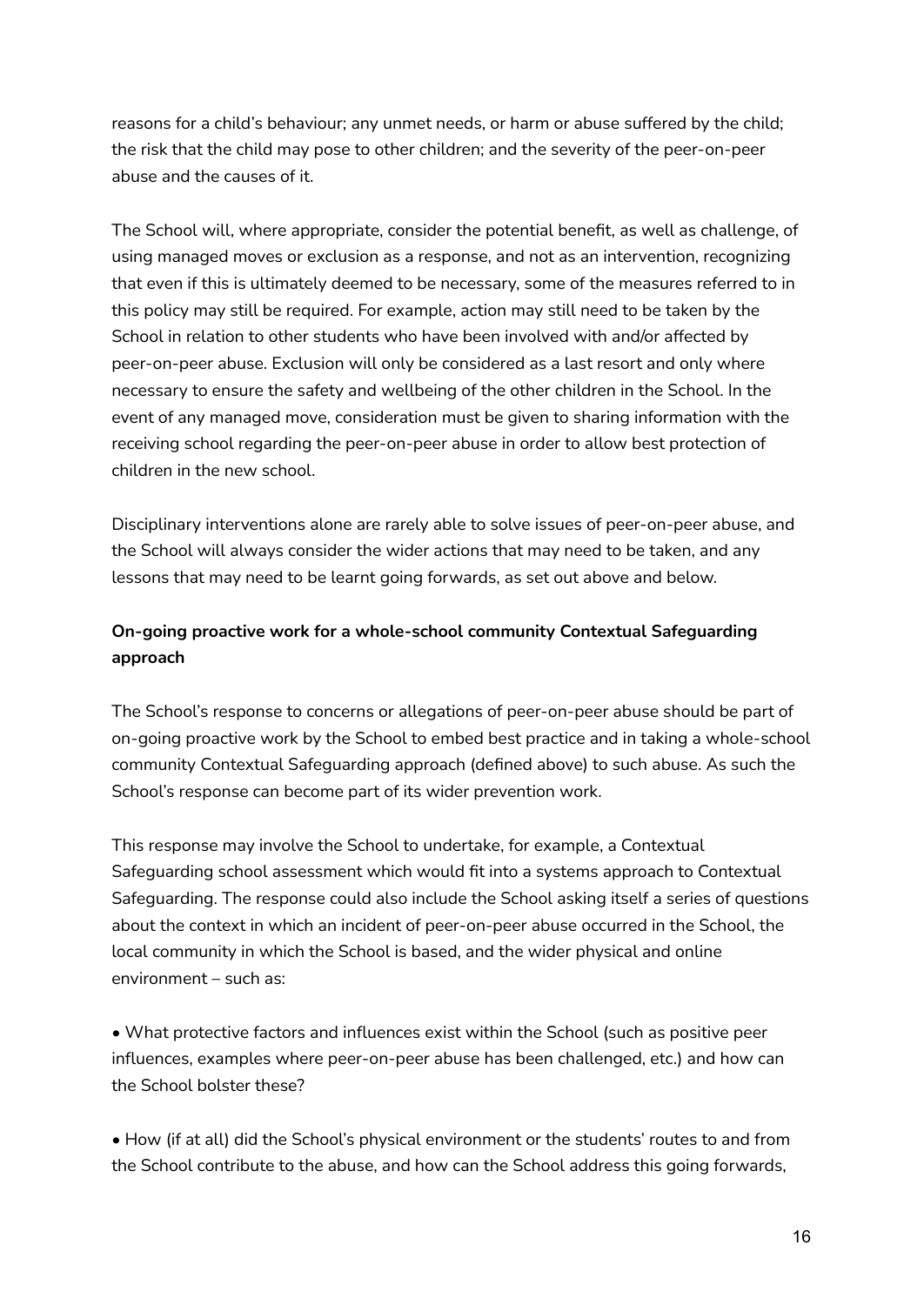for example by improving the School's safety, security and supervision, or by working with local safeguarding partners to mitigate the risks to students' safety whilst travelling to and from the School?

• How (if at all) did the online environment contribute to the abuse, and how can the School address this going forwards, for example by strengthening the way in which the School encourages positive and safe use of the internet by students?

• Did wider gender norms, equality issues, and/or societal attitudes contribute to the abuse?

• What was the relationship between the abuse and the cultural norms between staff and students, and how can these be addressed going forward?

• Does the abuse indicate a need for staff training on, for example, underlying attitudes, a particular issue or the handling of particular types of abuse, or to address any victim-blaming narratives from staff?

• How have similar cases been managed in the past and what effect has this had?

• Does the case or any identified trends highlight areas for development in the way in which the School works with children to raise their awareness of and/or prevent peer-on-peer abuse, including by way of the School's PSHE curriculum and lessons that address underlying attitudes or behaviour such as gender and equalities work, respect, boundaries, consent, children's rights and critical thinking and/or avoiding victim-blaming narratives?

• Are there any lessons to be learnt about the way in which the School engages with parents to address peer-on-peer abuse issues?

• Are there underlying issues that affect other schools in the area and is there a need for a multi-agency response?

• Does this case highlight a need to work with certain children to build their confidence, and teach them how to identify and manage abusive behaviour?

• Were there opportunities to intervene earlier or differently and/or to address common themes amongst the behaviour of other children in the School?

Answers to these questions can be developed into an action plan that is reviewed on a regular basis by the School's leadership and the DSL.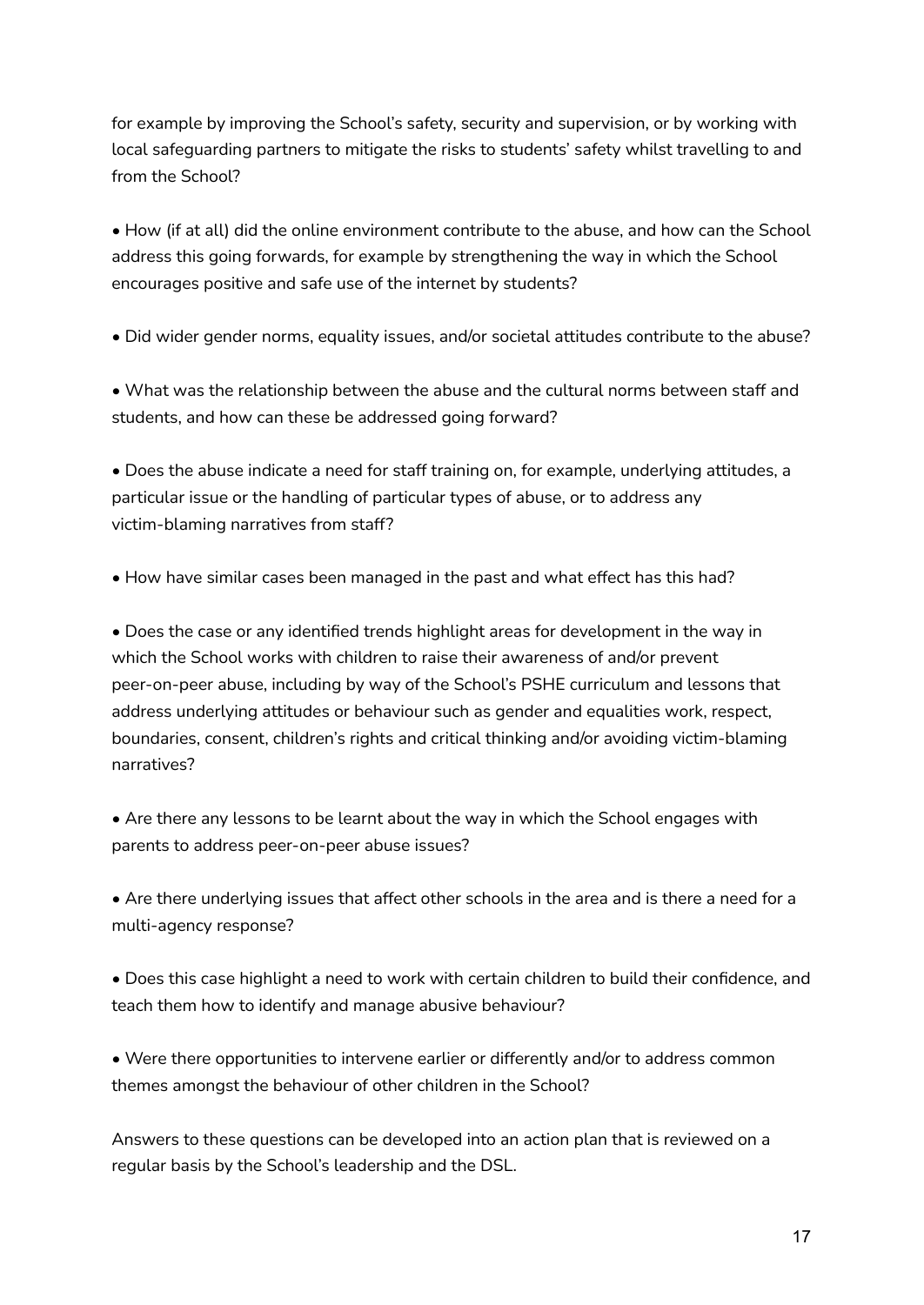## Appendix A: Further information

## What is peer-on-peer abuse?

Different types of abuse rarely take place in isolation and often indicate wider safeguarding concerns. For example, a teenage girl may be in a sexually exploitative relationship with a teenage boy who is himself being physically abused by a family member or by older boys. Equally, sexual bullying in schools and other settings can result in the sexual exploitation of children by their peers. For 16 and 17 year olds who are in abusive relationships, what may appear to be a case of domestic violence may also involve sexual exploitation or coercion. Children's experiences of abuse and violence are rarely isolated events, and they can often be linked to other things that are happening in their lives, and to spaces in which they spend their time. Any response to concerns or allegations of peer-on-peer abuse therefore needs to consider the range of possible types of peer-on-peer abuse set out in a school's peer-on-peer abuse policy, and to capture the full context of children's experiences. $^{\rm 11}$  This can be done by adopting a Contextual Safeguarding approach and by ensuring that the school's response to alleged incidents of peer-on-peer abuse takes into account any potential complexity.

## What is Contextual Safeguarding?

Contextual Safeguarding is about changing the way that professionals approach child protection when risks occur outside of the family, thereby requiring all those within a Local Safeguarding Partnership to consider how they work alongside, rather than just refer into, children's social care, to create safe spaces in which children may have encountered peer-on-peer abuse. In addition, it:

• is an approach to safeguarding children that recognises their experiences of significant harm in extra-familial contexts, and seeks to include these contexts within prevention, identification, assessment and intervention safeguarding activities,

• recognises that as children enter adolescence they spend increasing amounts of time outside of the home in public environments (including those online) within which they may experience abuse, and

• considers interventions to change the systems or social conditions of the environments in which abuse has occurred. For example, rather than move a child from a school, professionals could work with the school leadership and student body to challenge harmful, gendered school cultures, thus improving the pre-existing school environment. $^{12}$ 

<sup>&</sup>lt;sup>11</sup> Firmin, C., and Curtis, G., MsUnderstood Partnership, Practitioner Briefing #1: What is peer-on-peer abuse? 2015:

<sup>&</sup>lt;sup>12</sup> Firmin, C. Contextual Safeguarding: An overview of the operational, strategic and conceptual framework, 2017. Luton: University of Bedfordshire http://www.msunderstood.org.uk/assets/templates/msunderstood/style/documents/MSUPB01.pdf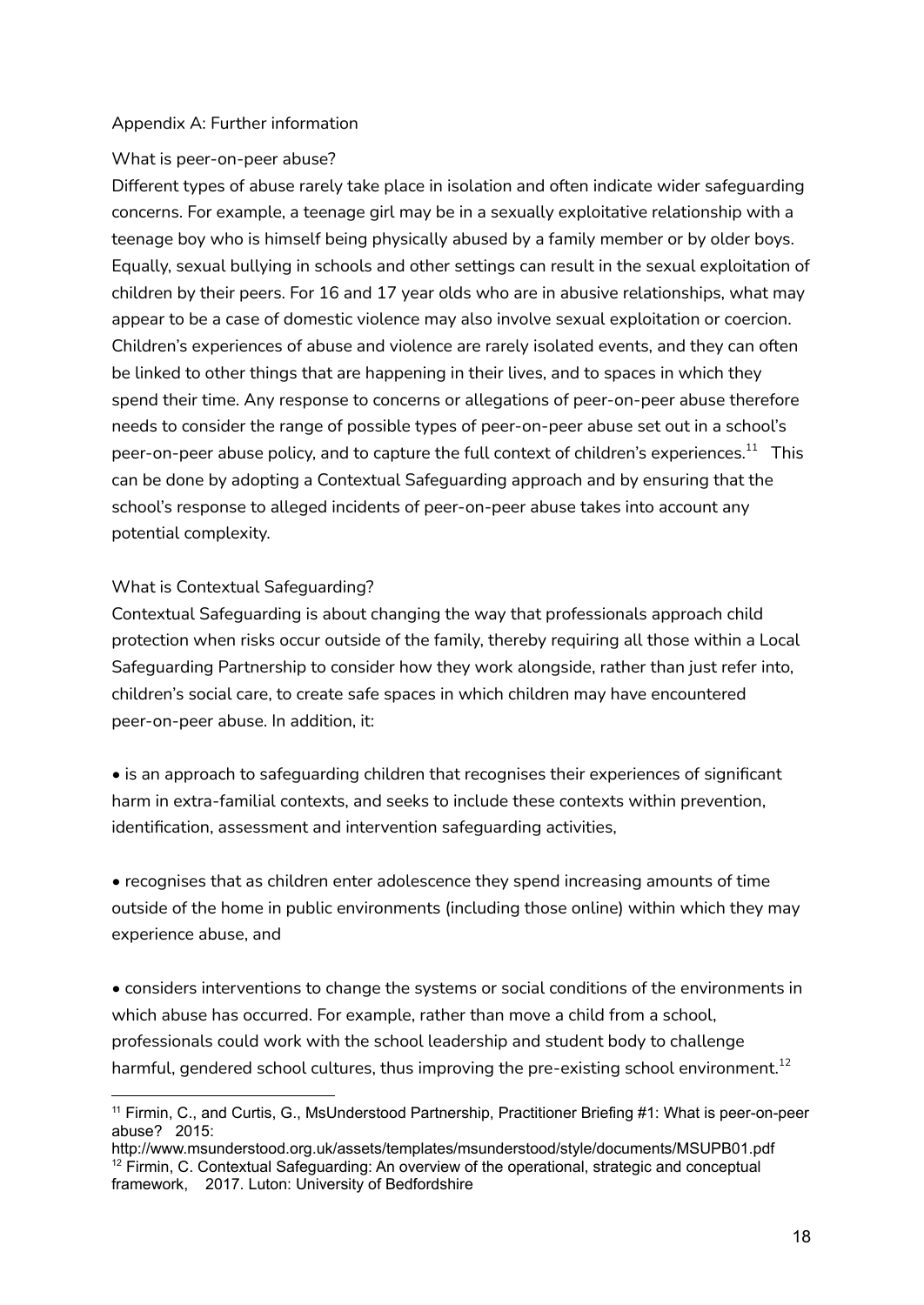Identifying and assessing behaviour

## **Sexual Behaviour**

As the NSPCC explains `children's sexual behaviours exist on a wide continuum, from normal and developmentally expected to highly abnormal and abusive. Staff should recognise the importance of distinguishing between problematic and abusive sexual behaviour. As both problematic and abusive sexual behaviours are developmentally inappropriate and may cause developmental damage, a useful umbrella term is harmful sexual behaviours or HSB.'

This term has been adopted widely in the field, and is used throughout the NSPCC's, Research in Practice's and Professor Simon Hackett's harmful sexual behaviour framework (which should be used alongside the National Institute for Health and Care Excellence (NICE) guidelines on harmful sexual behaviour among young people), as well as the peer-on-peer abuse policy. For the purpose of that harmful sexual behaviour framework, and as adopted in the peer-on-peer abuse policy, harmful sexual behaviours are defined as 'Sexual behaviours expressed by children…that are developmentally inappropriate, may be harmful towards self or others, or be abusive towards another child…or adult.'  $^{\rm 13}$ 

Local authorities use a range of assessment and intervention frameworks which can be very helpful in assessing where any given behaviour falls on a continuum. The Assessment Intervention Moving on (AIM3) model is one example. $^{\rm 14}$ 

Staff should always use their professional judgement and discuss any concerns with the DSL. Where an alleged incident involves a report of harmful sexual behaviour, staff should consult the DfE's Advice. 15

## **Other behaviour**

When drawing on Hackett's continuum, in order to assess the seriousness of other (i.e. non-sexual) alleged behaviour, it should be borne in mind that there are some aspects of Hackett's continuum which may not of course be relevant or appropriate to consider. For example, the issue of consent and the nuances around it, are unlikely to apply in the same way in cases where the alleged behaviour is reported to involve emotional and/or physical abuse, as it could in cases of alleged sexual behaviour which is reported to involve harmful sexual behaviour.

 $13$  Hackett, S. Children and young people with harmful sexual behaviours, 2014. London, Research in Practice. 2014.

<sup>14</sup> Further information can be found at: http://aimproject.org.uk/.

<sup>&</sup>lt;sup>15</sup> Department for Education, Sexual Violence and Sexual Harassment Between Children in Schools and Colleges: Advice for Governing Bodies, Proprietors, Head Teachers, Principals, Senior Leadership Teams and Designated Safeguarding Leads, May 2018:

https://assets.publishing.service.gov.uk/government/uploads/system/uploads/attachment\_data/ file/719902/Sexual\_violence\_and\_sexual\_harassment\_between\_children\_in\_schools\_and\_colleges.p df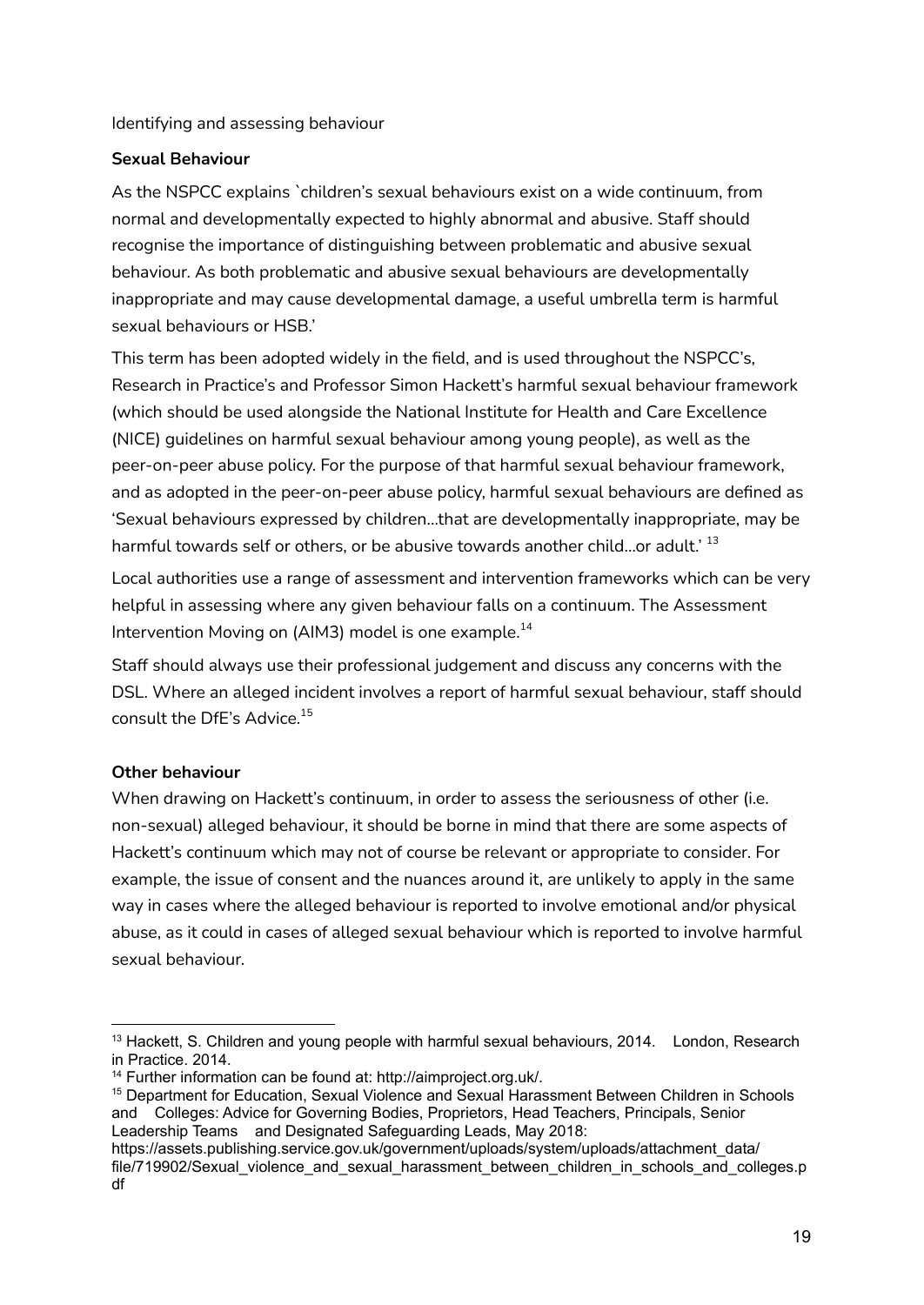In addition, schools could be required to deal with cases involving a range of alleged behaviours including sexual behaviour, emotional, physical behaviour and online behaviour.

It should also be recognised that the same behaviour presented by different children may be understood at different points on a spectrum, depending on the particular context. For example, an incident involving youth involved sexual imagery may be inappropriate in one context, for example, when exchanged between two 11 year old children in a consenting relationship, and abusive in another. For example, when it is (a) shared without the consent of the child in the image; (b) produced as a result of coercion; or (c) used to pressure the child into engaging in other sexual behaviours.

Behaviour which starts out as inappropriate may escalate to being problematic and then abusive, either quickly or over time. Intervening early and addressing any inappropriate behaviour which may be displayed by a child is vital, and could potentially prevent their behaviour from progressing on a continuum to becoming problematic, abusive and/or violent – and ultimately requiring (greater/more formal) engagement with specialist external and/or statutory agencies. For example, a physical fight between two children may not constitute peer-on-peer abuse where the fight is a one-off incident, but may be abusive where the child's/children's behaviour subsequently deteriorates into a pattern of bullying behaviour and requires a safeguarding response from a multi-agency partnership – including a statutory assessment of whether this has led, for example, to a risk of significant harm to a child.

The importance of intervening early and addressing any inappropriate behaviour does not just apply on an individual student basis, but could also apply to a cohort of the student body, such as a year group or key stage, or across the student body as a whole.

Behaviour generally considered inappropriate may in fact indicate emerging concerning behaviour to which schools need to take a whole-school approach in order to prevent escalation. For example, where multiple boys are making inappropriate comments about girls, one-off sanctions are unlikely to be effective and wider actions should be considered, such as implementing a bystander intervention model throughout the school, or arranging for an external person to deliver a year group intervention exercise; revising the school's RSE programme; and/or a discussion around whether anything is happening within the wider community that might be affecting the students' behaviour.

It will also be important to consider the wider context in which the alleged behaviour is reported to have occurred, and which may trigger the need for a referral. For example, some behaviour that is considered inappropriate may be capable of being dealt with internally. However, if there are wider safeguarding concerns relating to the child/children in question,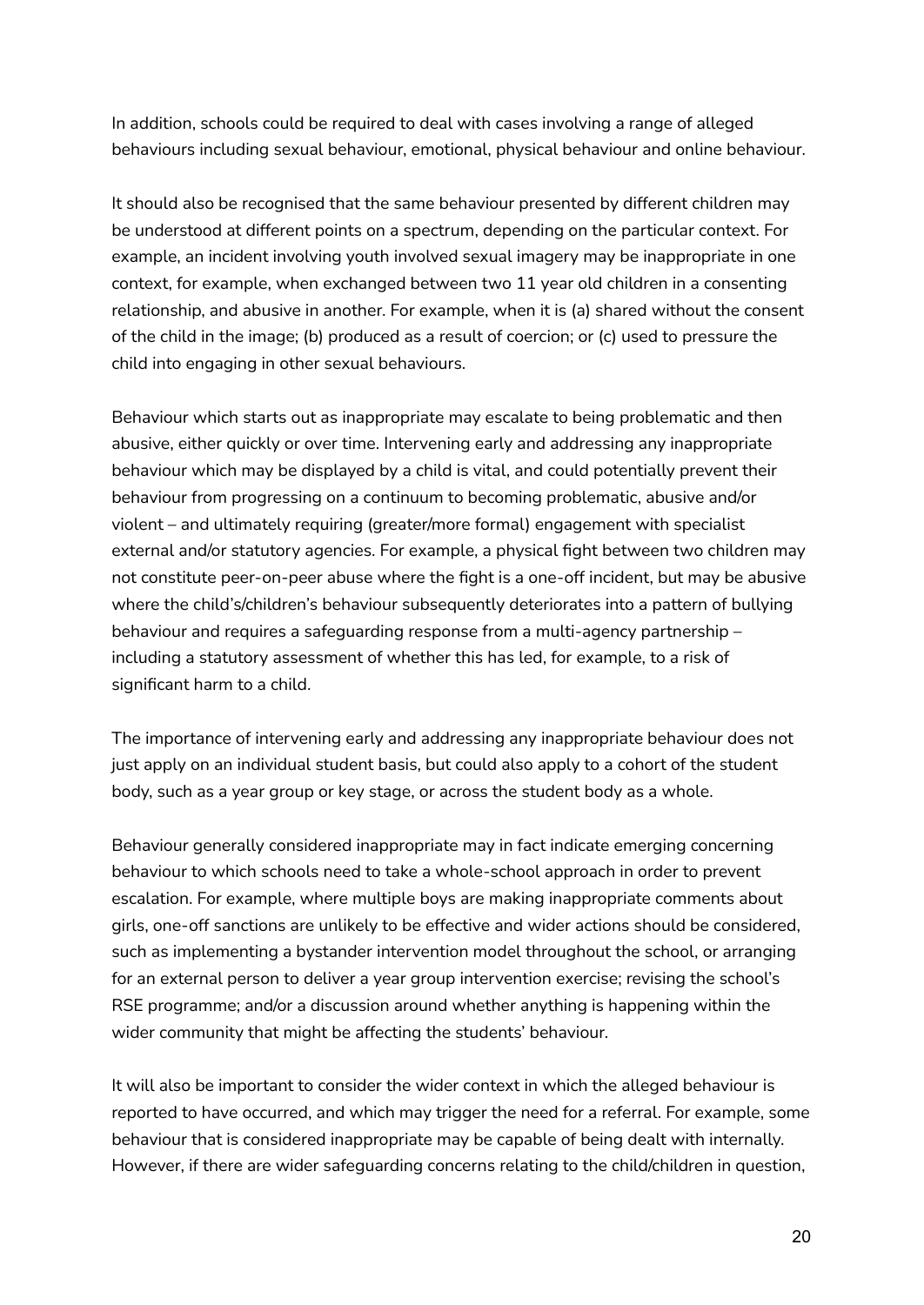a referral to statutory agencies may be necessary. Where the behaviour which is the subject to the concern(s)/ allegation(s) is considered or suspected by the DSL to constitute peer-on-peer abuse, schools should follow the procedures set out in the peer-on-peer abuse policy.

## **How can a child who is being abused by their peers be identified?**

Signs that a child may be suffering from peer-on-peer abuse can also overlap with those indicating other types of abuse and can include:

• failing to attend school, disengaging from classes or struggling to carry out school related tasks to the standard ordinarily expected,

- physical injuries,
- experiencing difficulties with mental health and/or emotional wellbeing,
- becoming withdrawn and/or shy; experiencing headaches, stomach aches, anxiety and/or panic attacks; suffering from nightmares or lack of sleep or sleeping too much,
- broader changes in behaviour including alcohol or substance misuse,
- changes in appearance and/or starting to act in a way that is not appropriate for the child's age, and
- abusive behaviour towards others.

*Abuse affects children very differently. The above list is by no means exhaustive, and the presence of one or more of these signs does not necessarily indicate abuse. The behaviour that children present with will depend on their particular circumstances.*

Rather than checking behaviour against a list, staff should be trained to be alert to behaviour that might cause concerns, to think about what the behaviour might signify, to encourage children to share with them any underlying reasons for their behaviour and, where appropriate, to engage with their parents so that the cause(s) of their behaviour can be investigated. Where a child exhibits any behaviour that is out of character or abnormal for his/her age, staff should always consider whether an underlying concern is contributing to their behaviour (for example, whether the child is being harmed or abused by their peers) and, if so, what the concern is and how the child can be supported going forwards.

The power dynamic that can exist between children is also very important when identifying and responding to their behaviour: in all cases of peer-on-peer abuse a power imbalance will exist within the relationship. This inequality will not necessarily be the result of an age gap between the child responsible for the abuse and the child being abused. It may, for example, be the result of their relative social or economic status. Equally, while children who abuse may have power over those who they are abusing, they may be simultaneously powerless to others.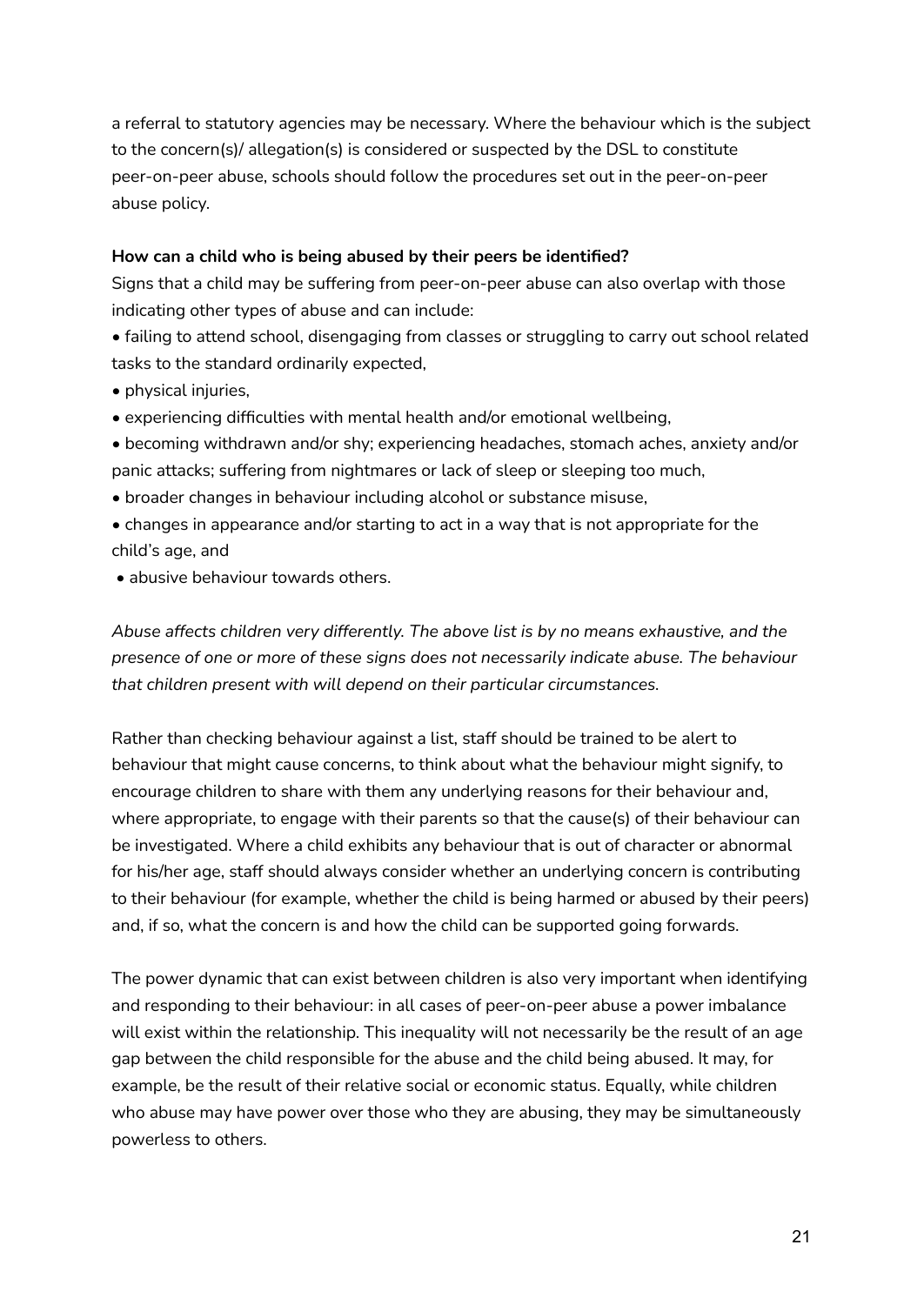## **Safety plans**87

In deciding (a) whether a safety plan would be appropriate; and (b) which children require a safety plan, the DSL should consider:

• the extent to which a child may have experienced or otherwise been affected by the alleged behaviour, and the impact on them. This will depend not only on the child's involvement in or proximity to the alleged behaviour, but also on factors such as their possible wider circumstances and needs, their age and understanding, and the extent to which the alleged behaviour might trouble or distress other children, or expose them to inappropriate sexual behaviour,

• the importance of early intervention to address and to prevent escalation of inappropriate and/or problematic behaviours, and

• whether there are any wider safeguarding concerns about a child – for example, where a child's behaviour may be considered to be inappropriate or problematic on Hackett's continuum, or at risk of escalating, the DSL and/or external agencies may determine that a safety plan is required to control emerging risks.

In all cases where a safety plan is not considered to be appropriate, the school should nonetheless take steps to safeguard and support the/each child who is allegedly responsible for the behaviour, and any children affected by it, and should continue to monitor the situation. If risks increase consideration should again be given to developing a safety plan. A safety plan should be developed in consultation with key statutory agencies to whom any referral and/or report is necessary.

In developing a safety plan the school should:

• always have regard to Keeping Children Safe in Education (September 2020), and Working Together to Safeguard Children (December 2020), and make a referral to children's social care and, if appropriate, report to the police, whenever a child has been harmed, is at risk of harm, or is in immediate danger. Where a report of rape, assault by penetration or sexual assault is made, this must be reported to the police. Whenever a referral is made to children's social care and/or a report to the police, the school should inform children's social care and/or the police of the school's need to have a safety plan. Careful liaison with children's social care and/or the police should help the school to develop any such plan,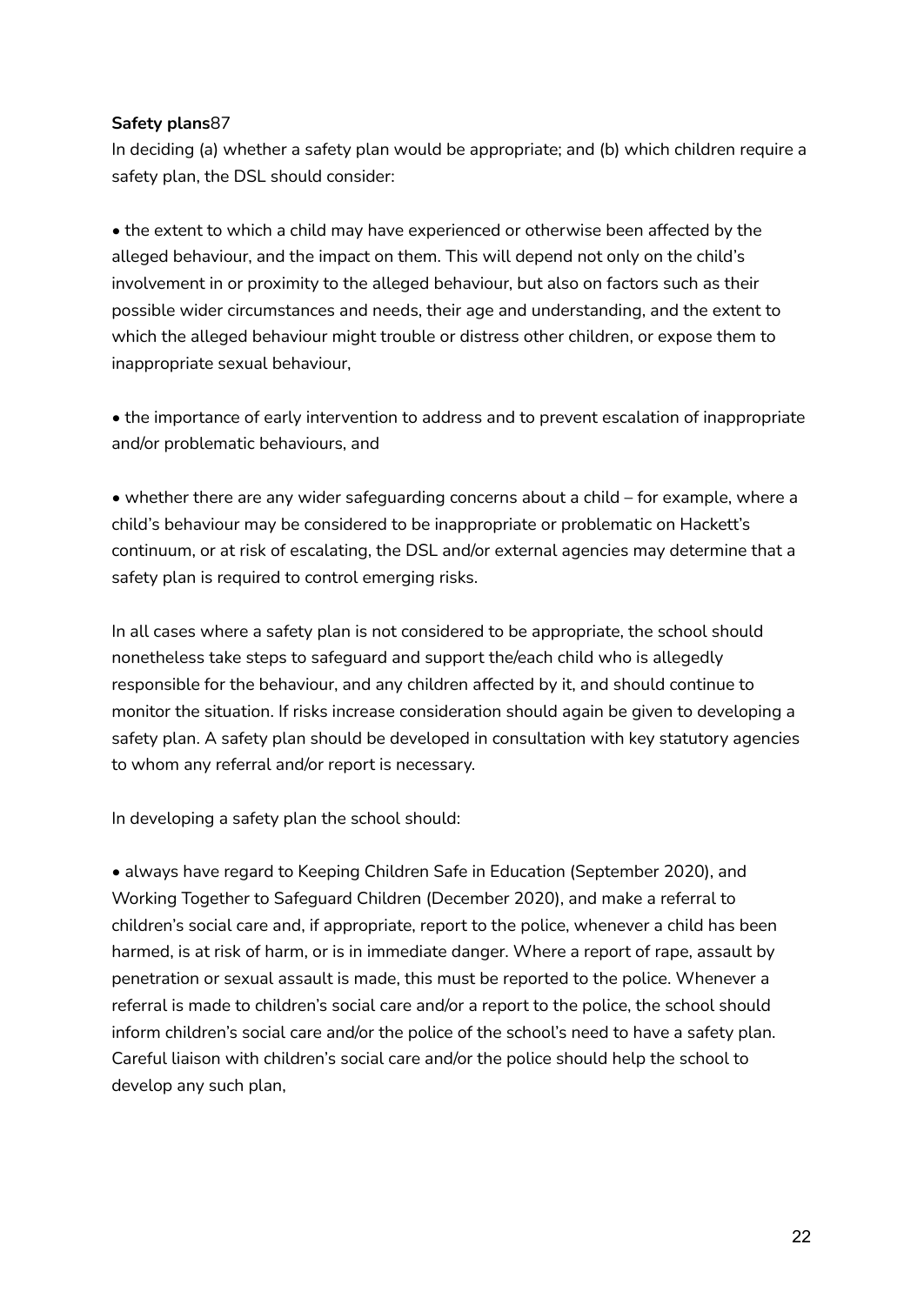• consult children's social care and/or other relevant agencies in accordance with KSCMP's procedures regarding the concern(s) or allegation(s) and need to have a safety plan, and seek their agreement to the plan whenever possible,

• consult the police, where they are involved, to seek advice, and agreement whenever possible, on the safety plan, and ensure that the safety plan does not prejudice any criminal investigation(s), and that it protects all children involved in any such investigation(s) to the greatest extent possible,

• if an agency is not, for whatever reason, engaging, then the school should advise the agency that it intends to develop a safety plan for the/each child concerned. The school should also consider escalating their referral if they believe children's social care and/or the police should be engaged. The school should share its safety plan with children's social care and the police where they are involved. The safety plan should be consistent with any risk assessments or plans made by children's social care, the police, or any other professionals working with the child,

• give consideration to consulting and involving each child and their parents about the development of their safety plan, in accordance with any advice given by children's social care and/or the police. Where a report has been made to the police, the school should consult the police, and agree what information can be disclosed to the/each child who is allegedly responsible for the behaviour and their parents. There may be other circumstances where there are legitimate obstacles presented to parental knowledge/engagement – for example, if there is a suggestion or concern that informing the parents will put the/any child at additional risk; in these cases the school should work closely with children's social care and/or the police to take advice on how best to proceed, and

• a safety planning meeting may be helpful to develop the safety plan. Where such a meeting is to be held, careful consideration will need to be given to whether the child presenting the alleged behaviour, and/or their parents should attend. Where a child or parent does not attend, their wishes and feelings should still be sought in relation to any proposed safety plan in advance of the meeting by a professional – in the case of the child, with a designated trusted professional with whom he/she has a positive relationship. A version of the plan which is appropriate for the child's age and level of understanding should be provided to the child and their parents. Efforts should also be made to ensure that they understand what is proposed and to seek their agreement to the arrangements.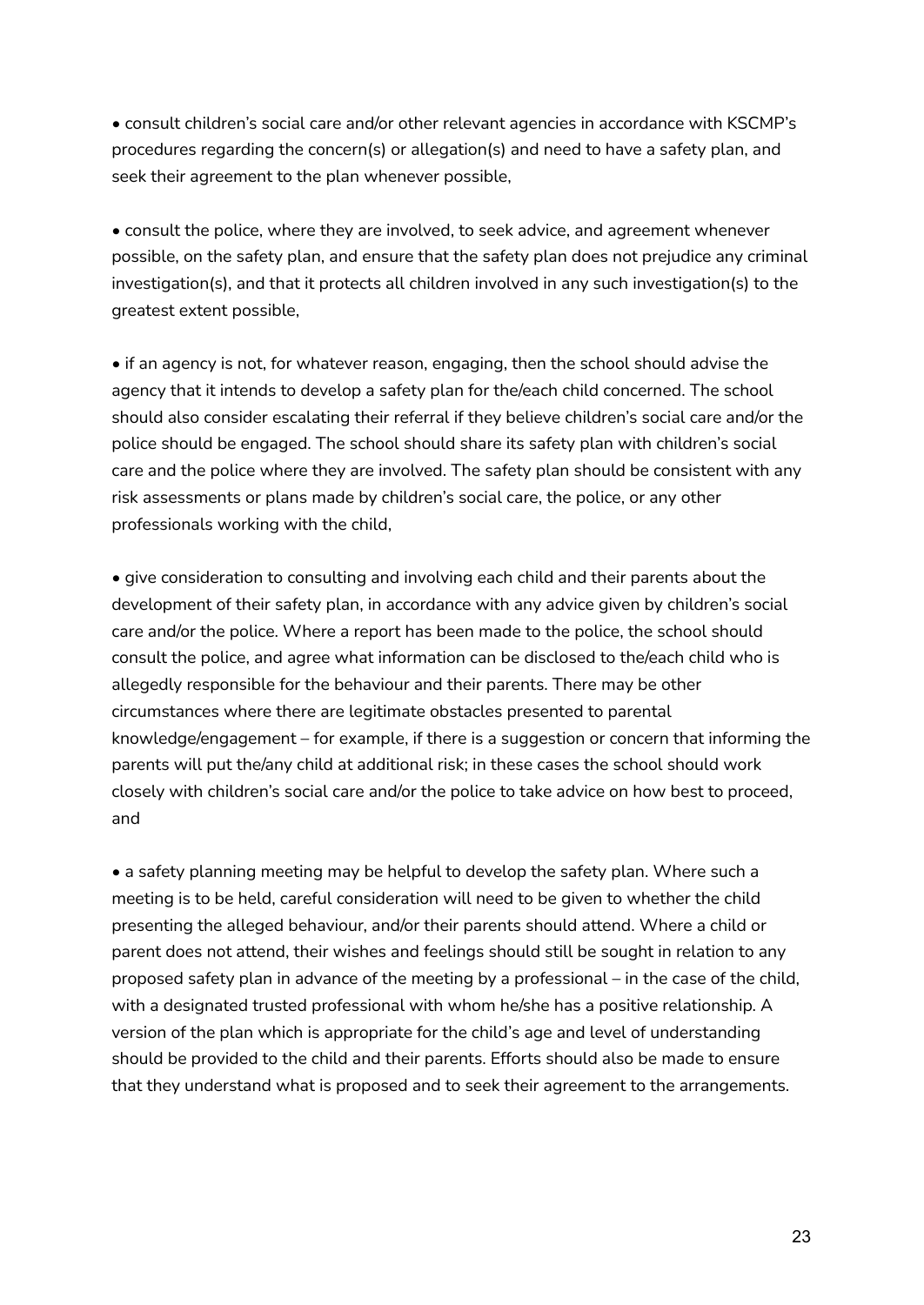These steps will help to ensure that the safety plan is appropriately tailored to the/each child's needs and will enable the school to work with others in an effort to meet these needs in the longer-term.

A safety plan should:

• be proportionate and not stigmatise the child/ children allegedly responsible for or affected by the behaviour,

• set out relevant background information – including an overview of the context, the specific concern(s) or allegation(s), any relevant detail about the relationships, and any power differentials between the child/children allegedly responsible for the behaviour, and any children affected by it, the frequency of the alleged behaviour and any changes in it over time. Details should also be shared of action taken regarding the alleged concern(s) or allegation(s), and any advice provided by children's social care, and/or other relevant agencies in accordance with the KSCMP's procedures, and/or the police, and/or any other professional(s) working with the child/children,

• set out any relevant information regarding the child/ children concerned. For example, any relevant medical information, any previous concerns about the child's/children's behaviour, needs or harm that the child/children may have been exposed to in the past. Information should be shared on their wishes and feelings regarding the proposed safety plan. Consideration may need to be given to having two or more separate but aligned safety plans for the child who is allegedly responsible for the behaviour, and the child or children affected by it,

• identify and assess the nature and level of risk that is posed and/or faced by the child/children in school such as that which may arise in relation to locations, activities, contact with particular students, or transport arrangements to and from school; and contexts outside the school, including at home, in relationships with friends, peer groups, interactions in the neighbourhood and/or during online activity,

• set out the steps and controls that can be put in place to reduce or manage any risk. Issues that may be addressed include:

− how safety will be ensured in the classroom, out of the classroom, on transport, and during unstructured or extra-curricular activities, including trips and residential stays away from school. This may involve separating the child/ children who present risk from other children who may be affected by the alleged peer-on-peer abuse,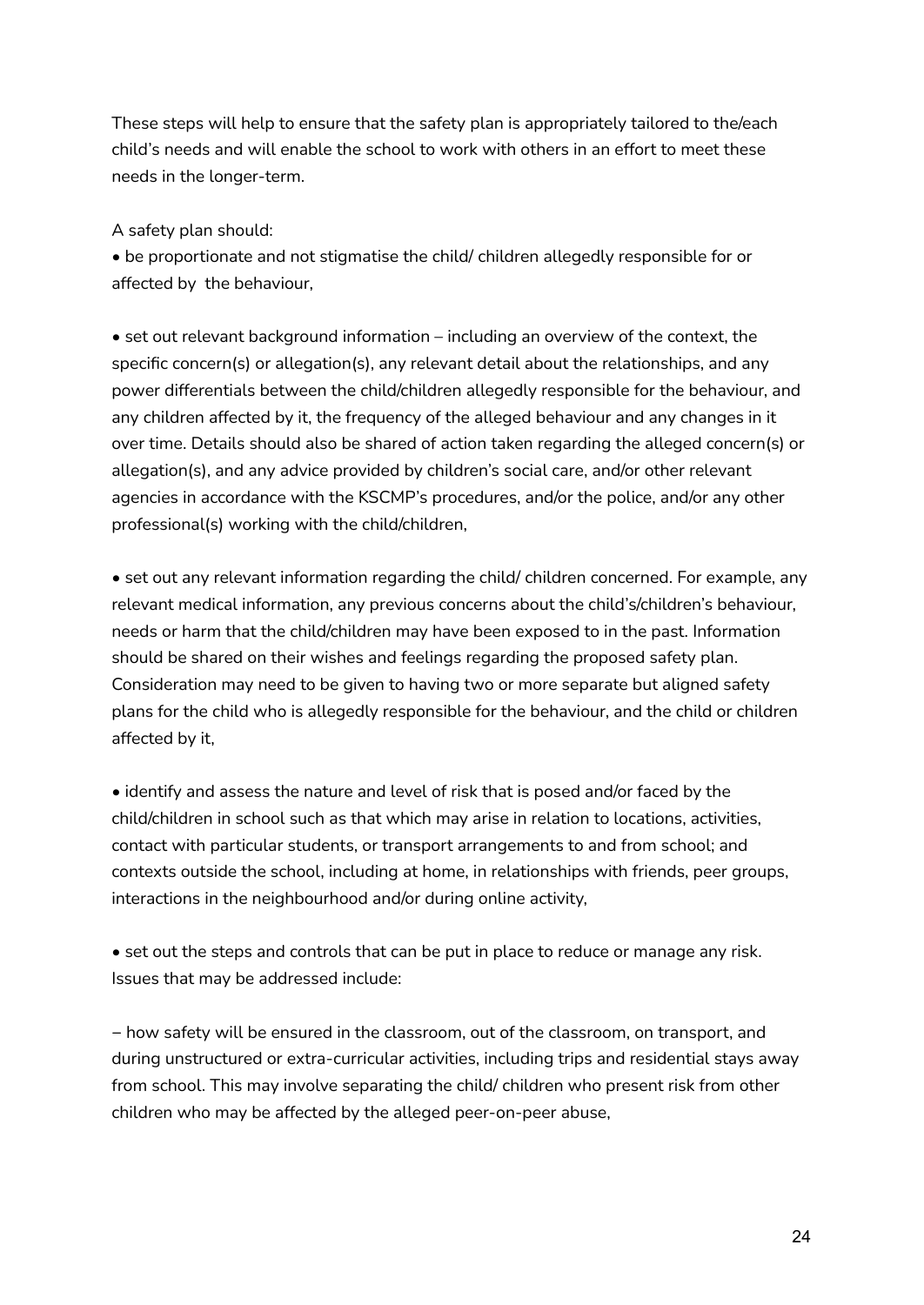− how to ensure that the child/children reportedly affected by the alleged behaviour feel(s) supported, including by appointing a trusted member of staff (a 'critical friend') with whom they can speak if they have existing concerns or if there are any future developments which cause them concern,

− how best to draw on any other trusting relationships where these exist, and create them where they do not, to provide the children concerned with support and a sense of belonging,

− where relevant, how to manage the child's/ children's behaviour – this can be done in a number of ways including, for example, by way of a de-escalation plan for staff which identifies any triggers, explains how their behaviour can escalate, sets out the function of the behaviour for the child /children, and proposes an appropriate action or response to it; identifying language that should be used and avoided; a positive handling plan; or implementing controls and measures to reduce or manage any risk,

− whether restorative action would be appropriate and, if so, how best to take such action, bearing in mind the specific needs of the child/children concerned, and the appropriateness of any such action given the nature and seriousness of the concern(s) or allegation(s). Advice should be taken from children's social care, specialist sexual violence services, and the police where they are involved (if so, proposed restorative action could otherwise jeopardise a police investigation),

− whether any targeted interventions are needed to address the underlying attitudes or behaviour of the child/children, any emotional and behavioural disorders, developmental disorders, or learning difficulties, and/or to meet the child's/ children's psychological, emotional or physical needs; drawing on local statutory, private and/ or voluntary services as appropriate, and

− whether the behaviour is of such high risk that suitable controls cannot be put in place within the school setting which would enable it to be adequately managed. In this case consideration will need to be given to alternative plans for the child/children presenting the alleged behaviour. The principle that any child who is reported to have experienced peer-on-peer abuse should not have restrictions or controls placed on them as a result of another child's alleged behaviour should be given priority consideration.

• identify and consider how to build on strengths and positive aspects that the/each child possesses and/or is exposed to, such as those emanating from activities or lessons that the child enjoys and engages with; positive characteristics and skills that the child possesses; and/or trusting relationships with the child's family, other students or staff,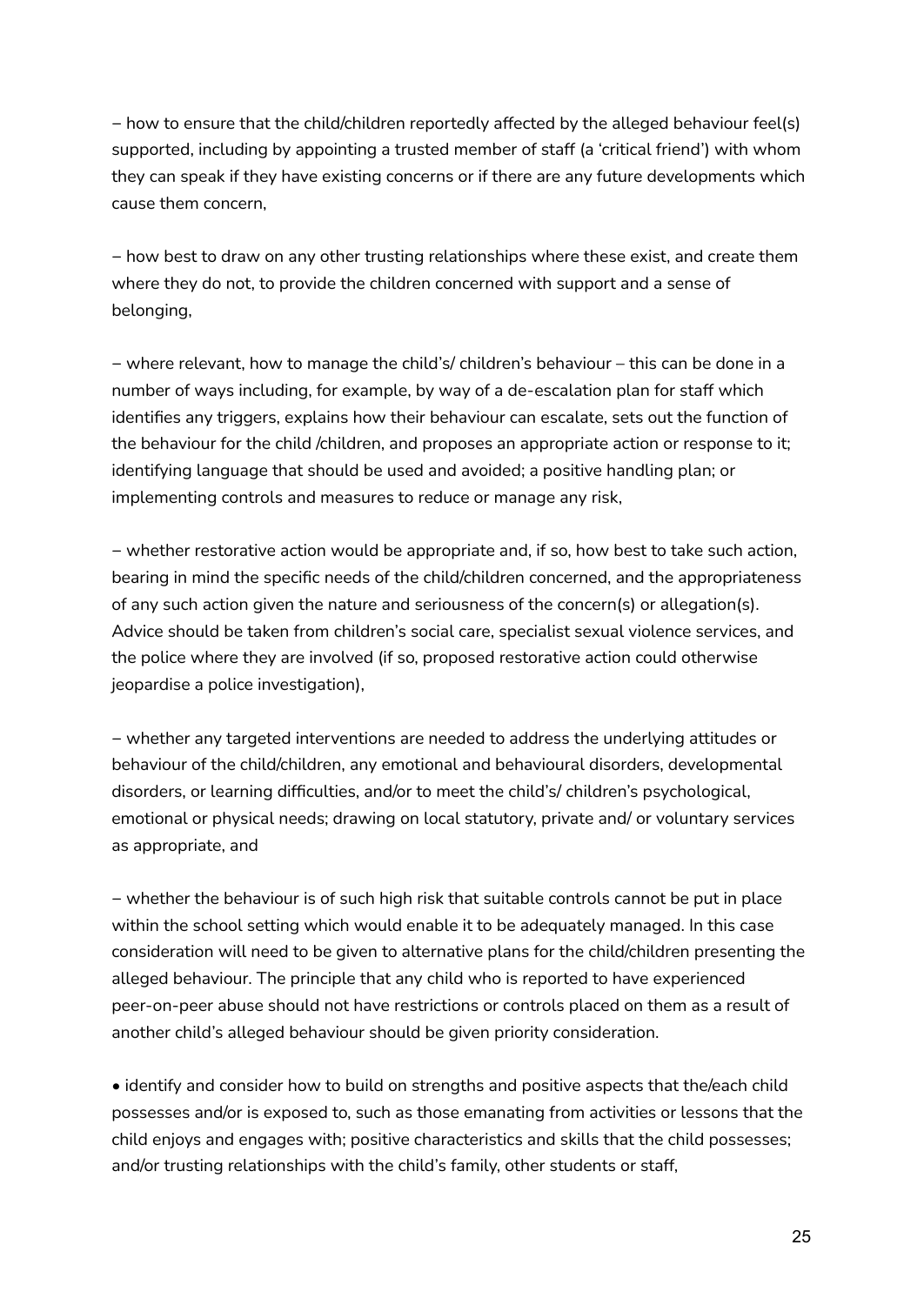• assess any risks that are posed and/or faced by the wider school community (including all other students and, where appropriate, staff and parents) and identify any steps that the school can take to mitigate these risks. This may include:

− consideration of how to support any students (and, where appropriate, staff and parents) who know about and/or may be affected by the alleged behaviour, and/or who may be required to participate in any investigation(s) – where these students have their own standalone safety plan, they should cross refer to and be consistent (where appropriate) with one another, and

− consideration of work that can be undertaken with the wider staff or student population to help to protect children against peer-on-peer abuse in the future. Careful consideration will need to be given to managing confidentiality for children affected by the alleged behaviour or engaged themselves in any such behaviour.

• set out the steps needed to implement the safety plan, including how to communicate with and what information should be shared with relevant staff members – in the strictest confidence – so that they are able to implement the actions set out in the plan and safeguard the children concerned appropriately, and

• be reviewed at regular intervals, or if there is a change in perceived risks or circumstances. Reviews should be carried out in light of the children's ongoing needs to ensure that real progress is being made which benefits the children concerned. $^{16}$ 

If at any stage the risk increases, there is a further alleged incident, or any individual child's needs escalate, the DSL should contact children's social care and/or other relevant agencies in accordance with the KSCMP's procedures, to determine the appropriate course of action. In the event that any new information is disclosed at any time indicating a child may have been harmed, is at risk of harm, or is in immediate danger, the school should again follow local safeguarding procedures in line with Keeping Children Safe in Education (September 2020), and Working Together to Safeguard Children (December 2020), and make a new referral to children's social care and, if appropriate, report to the police. Similarly any new information disclosed at any time regarding alleged rape, assault by penetration or sexual assault must always be shared with the police.

<sup>&</sup>lt;sup>16</sup> For further guidance in relation to safety plans please see the NSPCC's online course on Managing sexualised behaviour in schools

https://learning.nspcc.org.uk/training/schools/managing-sexualised-behaviour-in-schools-online-cours es/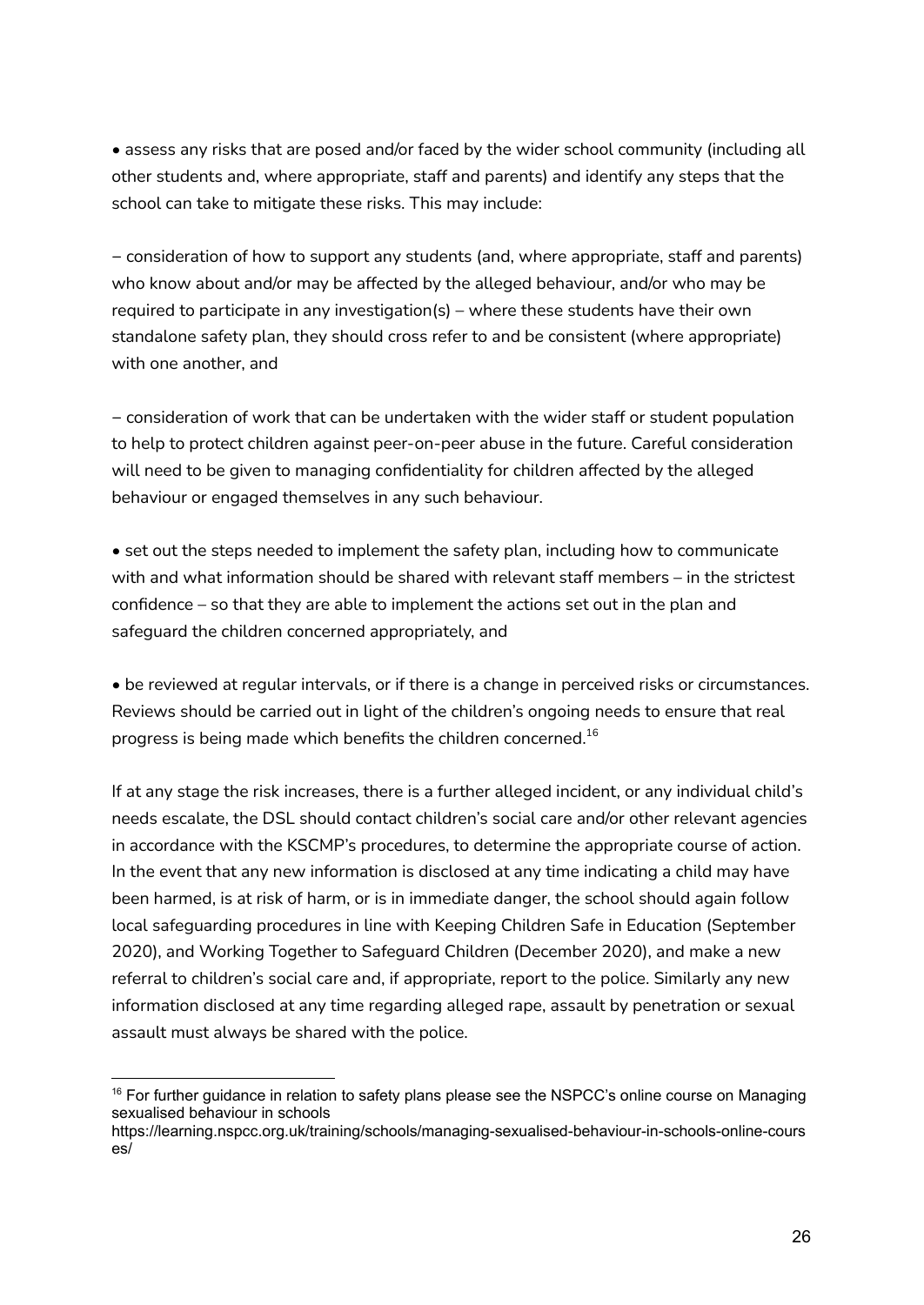## Appendix B: Youth Involved Sexual Imagery Policy

Whilst professionals refer to the issue as 'sexting' there is no clear definition of 'sexting'. According to research, many professionals consider sexting to be 'sending or posting sexually suggestive images, including nude or semi-nude photographs, via mobiles or over the internet.' Yet, recent NSPCC research has revealed that when children are asked 'What does sexting mean to you?' they are more likely to interpret sexting as 'writing and sharing explicit messages with people they know.' Similarly, a recent ChildLine survey has revealed that many parents think of sexting as flirty or sexual text messages rather than images.

This policy only covers the involvement of children in sexual imagery. $^{17}$  This practice is often referred to as either "nudes" or "dick pics" by children. Creating, keeping and/or sharing sexual photos and videos of under-18s is illegal, and is classified as the making, possession or distribution of indecent images of a minor - under the Protection of Children Act 1978 (making and/or distribution) and the Criminal Justice Act 1988 (possession). $^{18}$  As such it causes the greatest complexity for schools (amongst other agencies) when responding. It also presents a range of risks which need careful management.

This policy uses the phrase 'youth involved sexual imagery' instead of 'sexting', or 'youth produced sexual imagery.'<sup>19</sup> Although the School recognises that the term "youth produced" is used in UKCCIS' advice Sexting in schools and colleges: Responding to incidents and safeguarding young people, it has chosen not to use this term which could be seen to place responsibility with the child who is taking and/or is the subject of the image, without recognising the potential for coercion or threat in the production of that image.

The School also recognises that 'youth involved' and 'sexting' are not terms that children generally use, and it is important for staff in schools to understand the language that is used by children when discussing this issue with them or creating a policy.

https://www.farrer.co.uk/Global/Briefings/Alert%20to%20Pupils%20-%20 The%20legal%20dangers%20of%20sexting.pdf

<sup>&</sup>lt;sup>17</sup> For the purposes of this appendix, 'child', 'youth' and 'young person' refers to anyone under the age of 18; 'adult' refers to anyone aged 18 or over

<sup>&</sup>lt;sup>18</sup> Smellie, D., Alert to Pupils: The legal dangers of sexting - what children, young people and adults working with them need to know, 2016:

<sup>19</sup> This is in accordance with the UK Council for Child Internet Safety's advice Sexting in schools and colleges: responding to incidents and safeguarding children: https://assets.publishing.service.gov. uk/government/uploads/system/uploads/attachment\_data/file/609874/6\_2939\_SP\_NCA\_Sexting\_In\_ Schools\_FINAL\_Update\_Jan17.pdf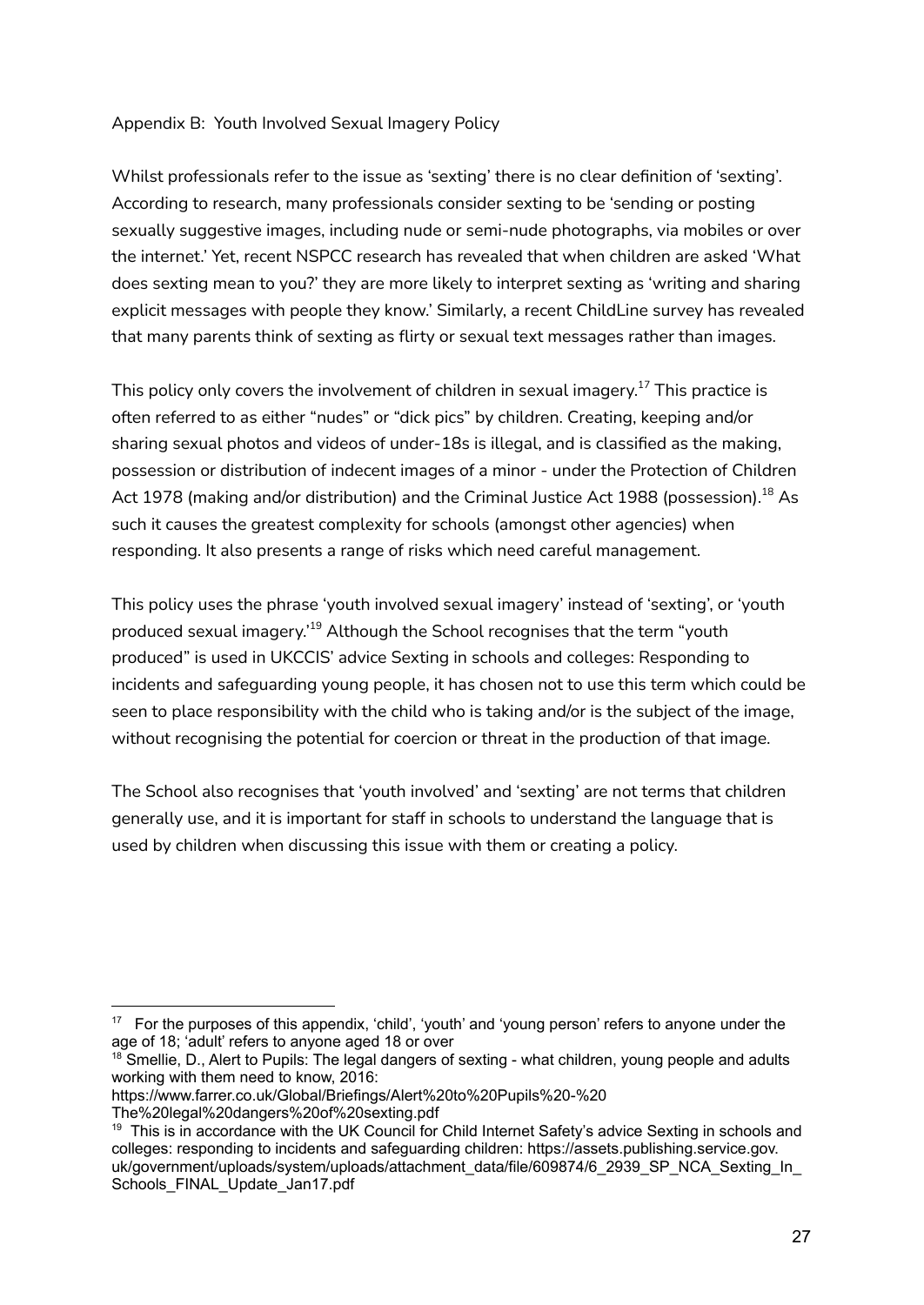What is youth involved sexual imagery?

'Youth involved sexual imagery' best describes the practice because:

• 'youth involved' includes children sharing images that they, or another child, have created of themselves, and

• 'imagery' covers both still photos and moving videos (and this is what is meant by reference to imagery throughout the policy), and

• A judgement of whether something is 'decent' is both a value judgement and dependent on context. The term 'sexual' is clearer than 'indecent', although the DSL will nevertheless always need to use professional judgement when determining whether a photo is 'sexual'.

What types of incidents are covered by this policy?

## **Yes**:

• A child creates and shares sexual imagery of themselves with a peer (also under the age of 18)

• A child shares sexual imagery created by another child with a peer (also under the age of 18) or an adult

• A child is in possession of sexual imagery created by another child

# **No**:

• The sharing of sexual imagery of children by adults constitutes child sexual abuse and schools should always inform the police

• Children sharing adult pornography or exchanging sexual texts which do not contain imagery 20

- Sexual imagery downloaded from the internet by a child
- Sexual imagery downloaded from the internet by a child and shared with a peer (also under the age of 18) or an adult

# Disclosure

Disclosure about youth involved sexual imagery can happen in a variety of ways. The child affected may inform a class teacher, the DSL in School, or any member of the School staff. They may report through an existing reporting structure, or a friend or parent may inform someone in School or a colleague or inform the police directly. There is also a possibility that a member of staff may be made aware of an image in circulation by other students not involved in either the production or initial transfer, but who have become exposed to the imagery as a result of wider distribution.

<sup>&</sup>lt;sup>20</sup> All such incidents should be responded to with reference to the school's Online Safety Policy, and in line with the school's Safeguarding and Child Protection policy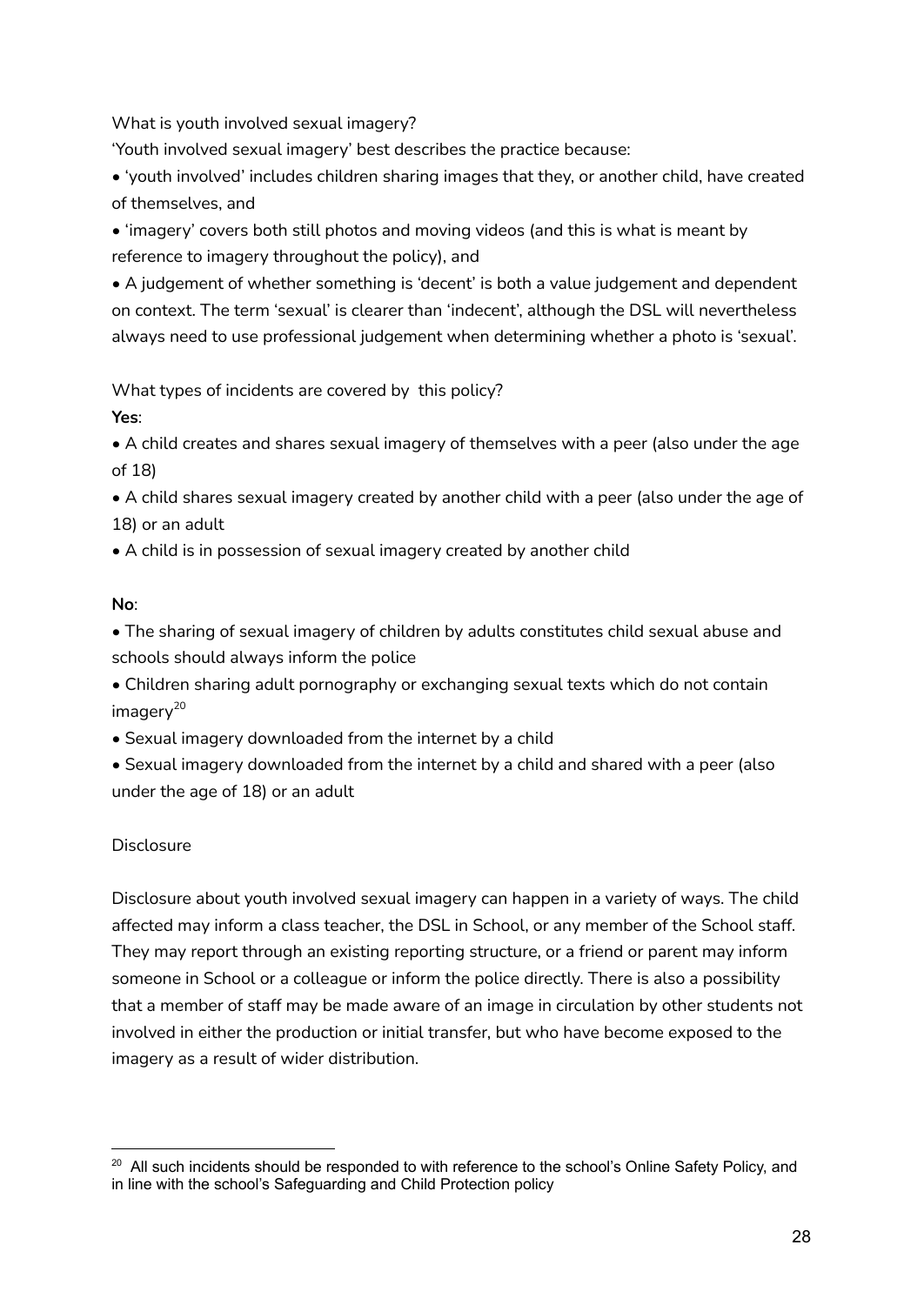All members of staff (including non-teaching staff) should be aware of how to recognise and refer any disclosure of incidents involving youth involved sexual imagery. Staff should also be aware of the legalities around youth involved sexual imagery so they can best inform students in their care – messages such as "it's illegal" are not considered to be helpful (for reasons explained below). This should be covered within staff training and within the School's child protection policy.

Any direct disclosure by a child should be taken very seriously. A child who discloses they are the subject of sexual imagery is likely to be embarrassed and worried about the consequences. It is likely that disclosure in School is a last resort and they may have already tried to resolve the issue themselves. $^{\mathrm{21}}$ 

## Handling incidents

All incidents of youth involved sexual imagery should be responded to in line with the School's Safeguarding and Child Protection policy and peer-on-peer abuse policy. When an incident involving youth involved sexual imagery comes to a member of staff's attention:

• the incident should be referred to the DSL as soon as possible,

• the DSL should hold an initial review meeting with appropriate School staff. The DSL will follow the procedures and guidance set out in Sexting in schools and colleges: responding to incidents and safeguarding young people, $^{22}$ 

• there should be subsequent interviews with the children involved,

• parents should be informed at an early stage and involved in the process unless there is good reason to believe that involving parents would put the child at risk of harm,

• where a child is suffering, or is likely to suffer from harm, it is important that a referral to children's social care (and, if appropriate, the police) is made immediately,

• any report to the police should be considered against the severity of the concerns and/or allegations, the impact on any child who has allegedly experienced the abuse, and broader context of the production and distribution of the image (for example: was production consensual or coerced? Was sharing consensual? Was production volunteered or requested? What are the ages of the children involved?), and

 $21$  A helpful guide to responding to such incidents is the South West Grid for Learning's resource So You Got Naked Online:

https://d1afx9quaogywf.cloudfront.net/sites/default/files/Resources/So%20you%20got%20 naked%20online.pdf

<sup>&</sup>lt;sup>22</sup> UK Council for Child Internet Safety, Sexting in schools and colleges: responding to incidents and safeguarding young people, 2016: https://www.safeguardinginschools.co.uk/wp-content/ uploads/2016/08/Sexting-in-schools-and-colleges-UKCCIS-August-2016.pdf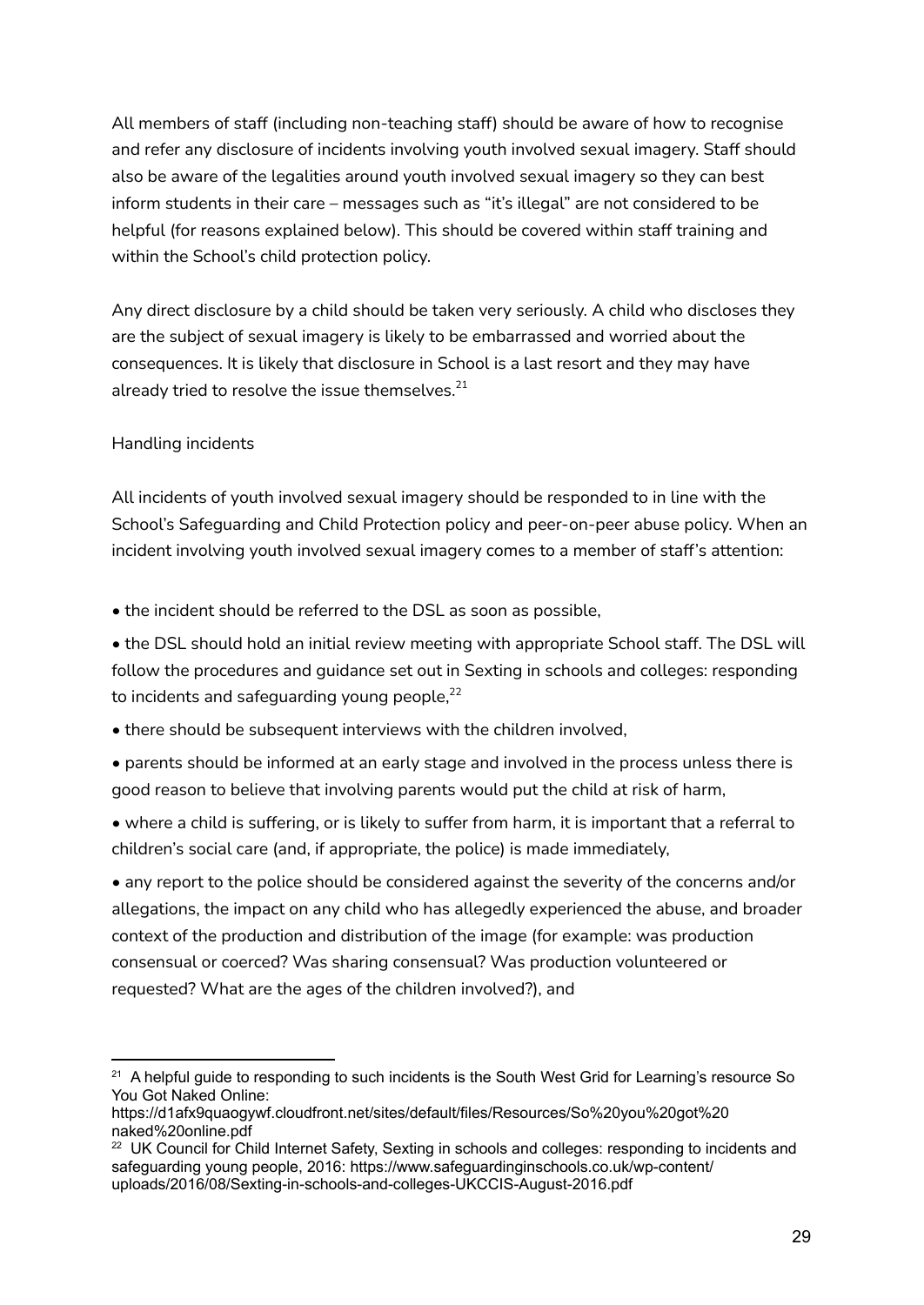• Depending on the facts of the particular concern or allegation, a report to the police does not necessarily mean that the child will be criminalised. Since January 2016, the police are able to record an "Outcome 21" against a reported crime, meaning it is not in the public interest to pursue a charge. The majority of youth involved sexual imagery would fall into this category. However, in the event of coercion, exploitation, further harm or aggravated behaviours, it is valid for police involvement to result in criminal charge. The School should communicate with their police liaison to determine awareness of Outcome 21 recording and its appropriateness in any given incident.

#### Education

Teaching about safeguarding issues in the classroom can prevent harm by providing children with skills, attributes and knowledge to help them navigate risks. The School will provide children with opportunities to learn about the issue of youth involved sexual imagery, as part of its commitment to ensure that they are taught about safeguarding, including online, through teaching and learning opportunities – as also referred to in the School's Online Safety Policy. Children will be encouraged to share concerns with staff and will be told, for example, that there are ways of removing images from the internet if they are reported quickly. For further details, please see the School's peer-on-peer abuse policy.

Education should be inclusive, age appropriate, and provide children with the opportunity to discuss and ask questions. In general, an assembly where they are told youth involved sexual imagery is illegal, and they should not do it, is not sufficient. If education does consider the legal issues associated with youth involved sexual imagery, it should consider the nature of the legislation and likely police responses, rather than simple declarations of illegality.

When considering the sharing of youth involved sexual images among peers, a lot of online safety messaging centres on telling children that they should not produce images of themselves and send them to people because it is illegal, or in doing so they are placing themselves at risk. We find this approach problematic because: i) these messages are likely to result in a child being abused, coerced, or exploited as a result of such behaviour feeling that they cannot ask for help or disclose abuse because they did something wrong and, therefore, they deserve what is happening to them; and ii) the nature of this messaging can contribute to victim blaming. The more problematic behaviours around the sharing of youth involved sexual images does not lie with the initial generation of the image but the distribution, or threat to distribute, by the recipient to third parties. Therefore, the School tackles the subject by focusing on the non-consensual sharing and the potential punishment for those individuals, rather than potentially suggesting that anyone who creates and sends an image deserves the abuse they receive.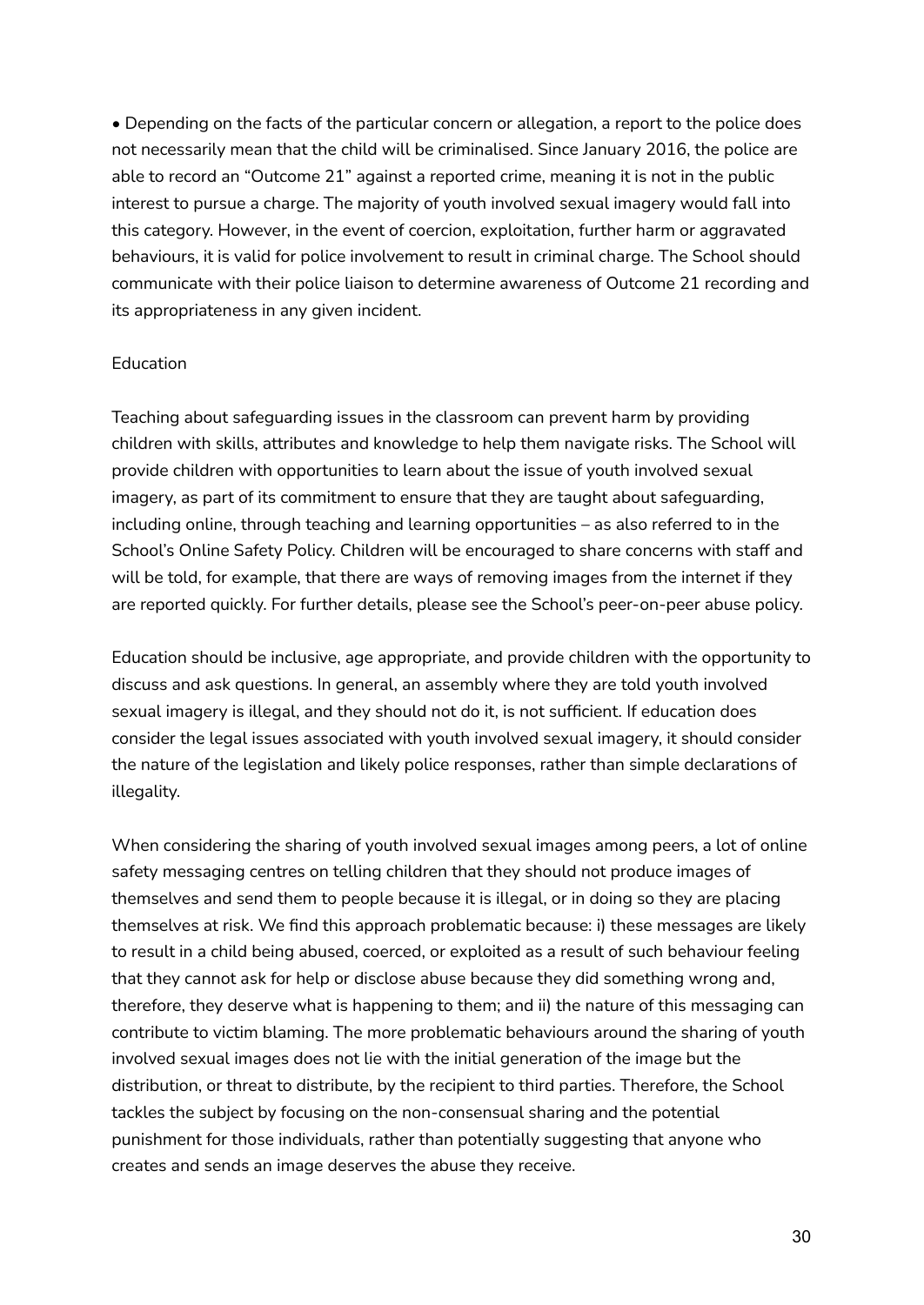Appendix C: Further resources

Peer-on-peer abuse statistics

## **Barnardo's**

https://www.barnardos.org.uk/news/Police\_figures\_ reveal\_rise\_of\_almost\_80\_in\_reports\_of\_child-on-child\_ sex\_offences/latest-news.htm?ref=121581

Police figures reveal rise of almost 80% in reports of child-on-child sex offences

## **NSPCC**

https://www.nspcc.org.uk/globalassets/documents/ research-reports/partner-exploitation-violence- teenage-intimate-relationships-report.pdf

This 2009 report explores partner exploitation and violence in teenage intimate relationships

https://learning.nspcc.org.uk/research-resources/2017/ children-young-people-technology-assisted-harmfulsexual-behaviour

This 2017 study explores the behaviours, background and characteristics of children and young people who engage in technology-assisted harmful sexual behaviour

Identifying, assessing and responding to behaviour

The following resources are designed to help professionals working with children to identify, categorise, and respond appropriately to sexual behaviours by children:

## **Is this sexual abuse?**

https://learning.nspcc.org.uk/research-resources/2018/ is-this-sexual-abuse/

This provides an analysis of the concerns being raised about peer-on-peer abuse by those who contact the NSPCC's helpline and Childline

**NSPCC's, Research in Practice's and Professor Simon Hackett's harmful sexual behaviour framework, 2nd edition**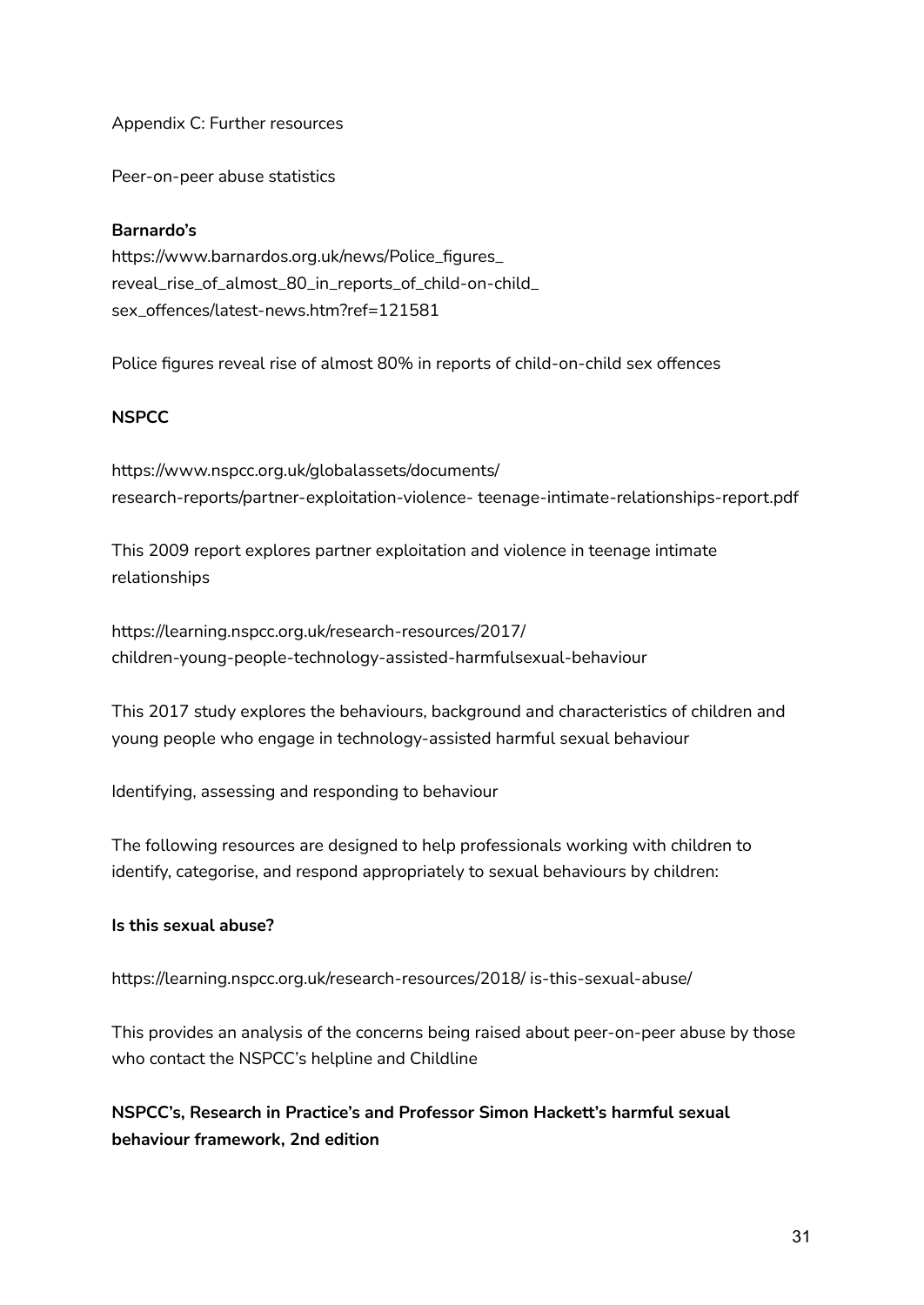https://learning.nspcc.org.uk/research-resources/2019/ harmful-sexual-behaviour-framework/

This contains the continuum model proposed by Professor Simon Hackett (2010) and helps local areas develop and improve multi-agency responses to children displaying harmful sexual behaviour

## **NSPCC guidance on the stages of normal sexual behaviour**

https://www.nspcc.org.uk/preventing-abuse/keepingchildren-safe/healthy-sexual-behaviour -children-youngpeople/

## **Brook Sexual Behaviours Traffic Light Tool**

https://www.brook.org.uk/our-work/the-sexualbehaviours-traffic-light-tool

Educating staff, children and parents

## **Disrespect Nobody Home Office Campaign**

https://www.disrespectnobody.co.uk/

## **Serious Youth Violence – Home Office 'This is abuse campaign for schools'**

https://assets.publishing.service.gov.uk/government/ uploads/system/uploads/attachment\_data/ file/410010/2015-03-08\_This\_is\_Abuse\_campaign\_ summary\_report\_\_2\_.pdf

http://www.childnet.com/ufiles/Cyberbullyingguidance2.pdf

## **Childnet**

http://www.childnet.com/ufiles/Cyberbullyingguidance2.pdf

Provides cyber bullying guidance

https://www.childnet.com/resources/pshe-toolkit

Provides guidance for children and their parents on the nuanced features of live streaming and the specific risks children can face https://www.thinkuknow.co.uk/professionals/ resources/live-streaming/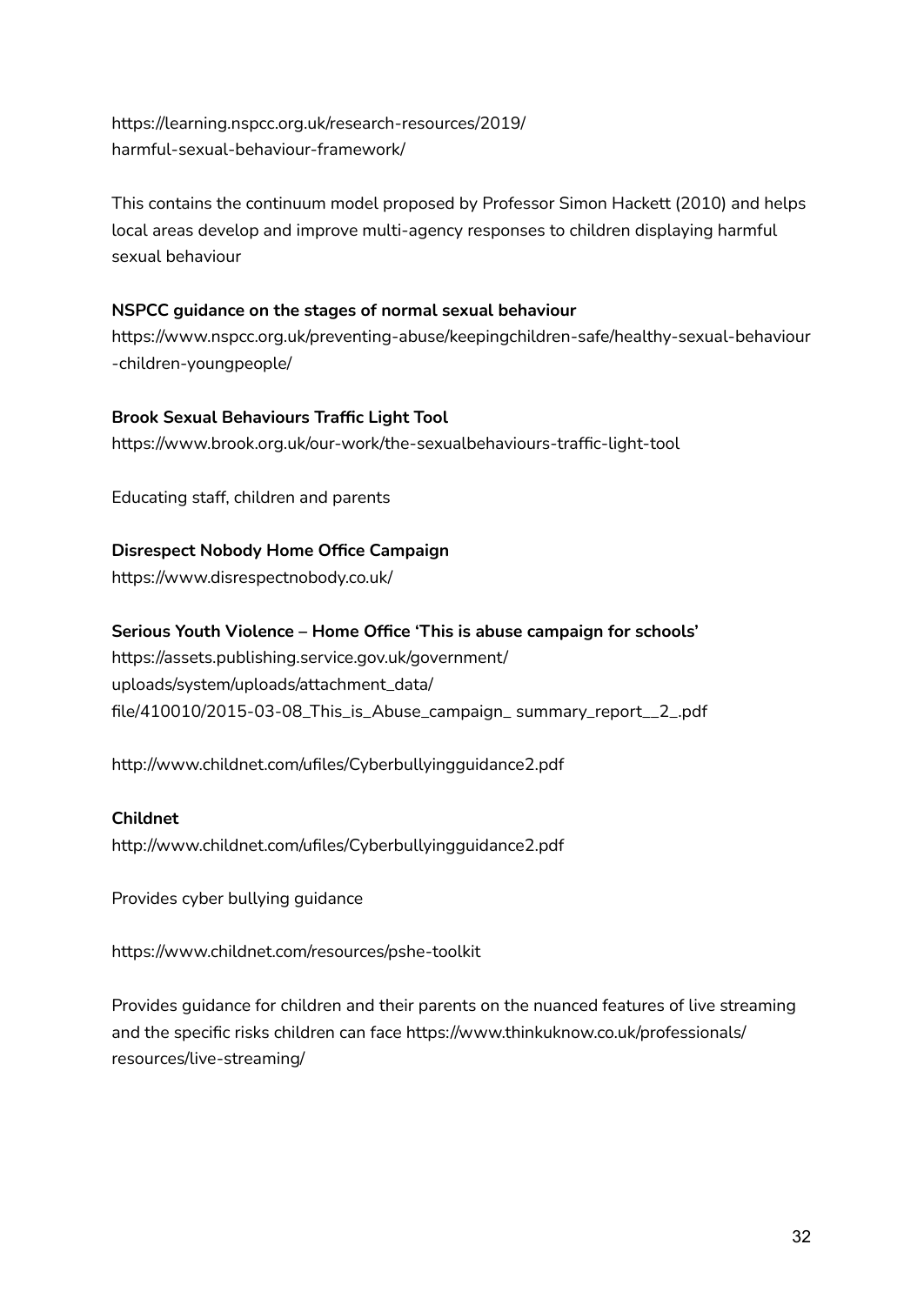## **The NSPCC** – has produced a range of resources aimed

at educating children, staff, and parents about peer-on-peer abuse. This includes (but is not limited to)

• PANTS (The Underwear Rule) resources for parents, and staff

https://www.nspcc.org.uk/preventing-abuse/ keeping-children-safe/underwear-rule/

• Speak Out Stay Safe programme of assemblies and workshops which teaches children to speak out if they are worried

https://www.nspcc.org.uk/services-and-resources/

working-with-schools/speak-out-stay-safe-service/

• Share aware campaign

https://www.nspcc.org.uk/preventing-abuse/ keeping-children-safe/share-aware/

Support and interventions

## **The National Clinical Assessment and Treatment Service (NCATS)**

https://www.nspcc.org.uk/services-and-resources/ childrens-services/ncats/

Offers assessment and treatment services to children and young people with harmful sexual behaviour, and consultation and training to professionals managing complex or high-risk harmful sexual behaviour cases

## **The Lucy Faithful Foundation (LFF)**

## https://www.stopitnow.org.uk/

Stop It Now! UK and Ireland is a child abuse prevention campaign and helpline which is run by the LFF – supporting adults to play their part in prevention through providing sound information, educating members of the public, training those who work with children and families, and running a confidential and anonymous helpline (available for anyone with concerns about child sexual abuse) https://www.lucyfaithfull.org.uk/files/Inform\_Young\_ People\_Leaflet\_2017.pdf LFF leaflet for professionals, parents and carers who have concerns about a young person's online sexual behaviour https://www.parentsprotect.co.uk/files/LFF\_eResource\_ Pack\_for\_Parents\_JUNE17.pdf LFF guidance What's the problem? A guide for parents of children and young people who have got in trouble online https://www.parentsprotect.co.uk/